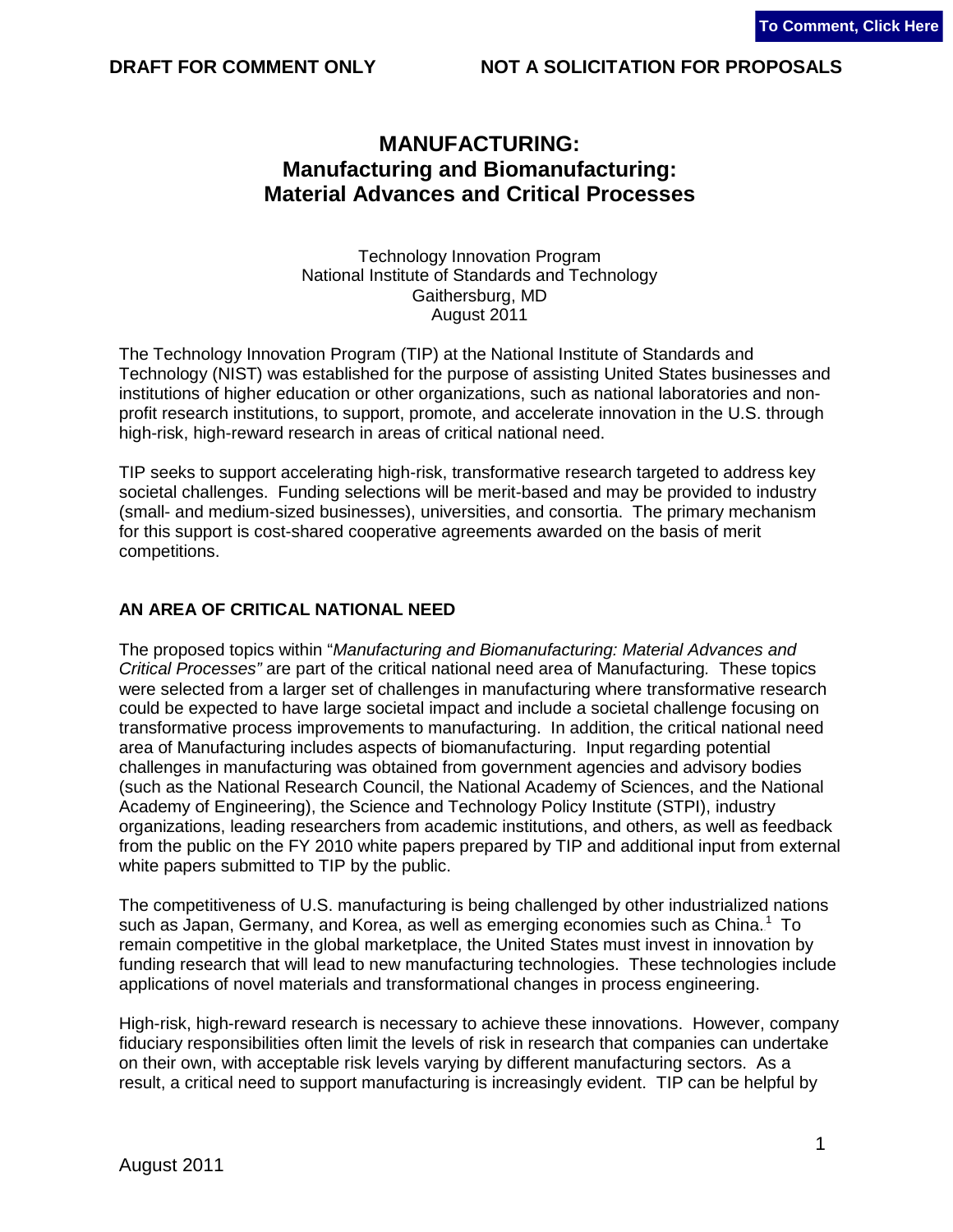partnering with the small- and medium-sized businesses, institutions of higher learning, and others, providing cost-shared funding to make important investments that increase America's competitiveness through investments that the private sector does not reasonably have available to meet the need in a timely way.

The mission of TIP is to help facilitate high-risk, high-reward research that addresses the nation's areas of critical national need. In the manufacturing sector, there are three areas of research where support is vitally needed but is currently not reasonably available:

- 1) *Process scale-up, integration, and design for material advances*
- 2) *Predictive modeling for material advances and materials processing*
- *3) Critical process advances related to the manufacturability of materials and the manufacture of both new and existing products*

Manufacturing innovations resulting from high-risk, high-reward research and development have the potential to:

#### *Create significant improvements in new and existing products and in their manufacture by accelerating the utilization of material advances and overcoming critical manufacturing process bottlenecks to improve the competitiveness of U.S. manufacturers in the global marketplace.*

This white paper, *Manufacturing and Biomanufacturing: Material Advances and Critical Processes,* examines selected challenges within the critical national need area of Manufacturing*.* These topics were selected from a larger set of challenges in manufacturing in which high-risk, high-reward research could be expected to have large societal impacts and benefits to the nation.

<span id="page-1-2"></span><span id="page-1-1"></span><span id="page-1-0"></span>Materials performance is often a critical consideration and controlling factor in the innovation process.<sup>2</sup> High strength alloys are used to build stronger, lighter and safer vehicles; superalloys are used to make higher efficiency gas turbines; composites make larger, more efficient wind turbine blades and provide improved performance in aerospace applications; and nanomaterials are finding their way into better performing batteries, energy storage devices, electronic inks, high voltage transmission lines, and applications related to health care (e.g. imaging and therapeutics). Ceramics and glasses are expected to have a large number of next-generation applications in the next 10 to 15 years,  $3.4.5$  including adaptronic and mechatronic components for active noise and vibration suppression, video display and optoelectronic devices, environmentally friendly lead-free large-area sensors and actuators for micro-electromechanical systems (MEMS), highly integrated modules for power electronics and microwave technology, insulating packages for integrated circuits, energy conversion and fuel cell devices, optical and wireless communications, high-density information storage media, advanced thermal barrier coatings for high-temperature gas turbines, in the manufacture of filters for clean drinking water, and wear-resistant mechanical parts used in pipes, valves, cutting tools, pumps and compressors. In addition, more cost-efficient and environmentally benign manufacturing methods are increasingly needed to produce these materials: lowtemperature sol-gel and hydrothermal processes, free-form fabrication, near-net-shape fabrication, and novel joint and coating processes. Overcoming scale-up barriers associated with these processes will facilitate "faster, better, more cost effective" methods that will help U.S. manufacturers be more successful and competitive.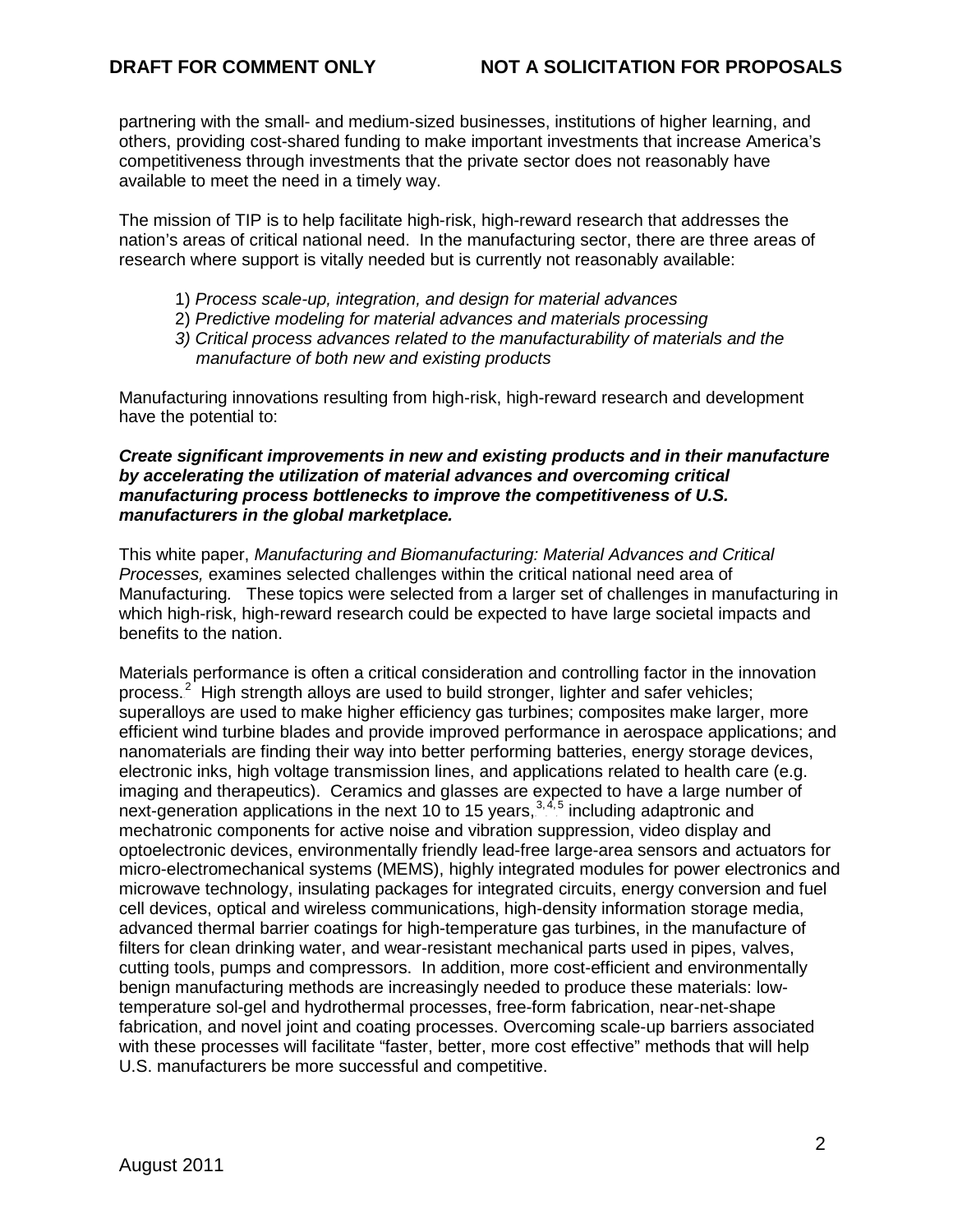Critical processes are generally manufacturing processes that have the greatest impact on one or more of the following characteristics: product quality, product yields from raw materials, scrap rates, efficiency of raw material consumption, and/or other measures of efficiency. Many critical manufacturing processes are not flexible enough to easily incorporate novel material advances into new products and many critical processes limit the nation's capacity to supply existing strategically-important products. Finding technical solutions to these challenges in manufacturing can give the comparative advantages necessary for strengthening manufacturing in the United States.

# **MAGNITUDE OF THE PROBLEM**

Manufacturing has a rich history and has long been a significant part of the American economy. The United States is the world's leading producer of manufactured goods. Standing alone, the manufacturing sector in 2002 represented the seventh-largest economy in the world.<sup>6</sup> In 2008, the manufacturing sector represented 11 percent of the total GDP (\$1,569 billion out of \$14,256 billion total)<sup>7</sup> and supported 13.3 million jobs, or about 9.8 percent of total U.S. employment. Manufacturing provides and depends on innovation, accounting for more than 90 percent of all U.S. patents registered annually.<sup>8</sup> Transformative research often achieves broad national impact only through incorporation into manufactured products. The manufacturing sector must continue to implement technology advances to assure preservation and future competitiveness of this element of our economy.

Manufacturing's leverage on the rest of the economy tops all other sectors, generating an additional \$1.43 in economic activity in the rest of the economy for each \$1 in merchandise sales.<sup>9</sup> The manufacturing sector is the primary source of U.S. trade revenues, accounting for almost two-thirds of the Nation's exports. It is widely acknowledged that R&D is the fundamental basis of innovation, but the fact that the manufacturing sector drives the majority of U.S. R&D efforts is often overlooked. The manufacturing sector accounts for more than 70 percent of U.S. industrial R&D, with more and more of the research effort and production coming from the high-technology portion of the manufacturing sector, which has tripled its output over the past 25 years.<sup>[1](#page-0-0)</sup>

The ability of companies to introduce rapid product innovations is foundational for U.S. manufacturing to maintain or increase market share, competitiveness, and to create and retain highly skilled, well-paying jobs. Companies also need a greater degree of manufacturing agility to take advantage of the unprecedented long-term manufacturing opportunities being created by new approaches to energy, the environment, health care, and transportation. Domestic manufacturers' overall productivity and agility are essential to national defense and homeland security, ensuring the availability of high-performance and high-quality products and systems in a timely and cost-effective manner.

One technological need of manufacturing that cuts across many of the proposed solutions to today's challenges involves material advances and how to more effectively get these materials into new products. For example, there are applications using nanomaterials to make high voltage transmission wires that behave like high temperature superconductors; new composites to produce larger, more efficient wind turbine blades; and new alloys to reduce vehicle weight. The increasing need for these ultra-high performance materials in production quantities at competitive costs spans many industries: aerospace, automotive, energy, mining and construction, electronics, defense, and even consumer goods. These materials challenges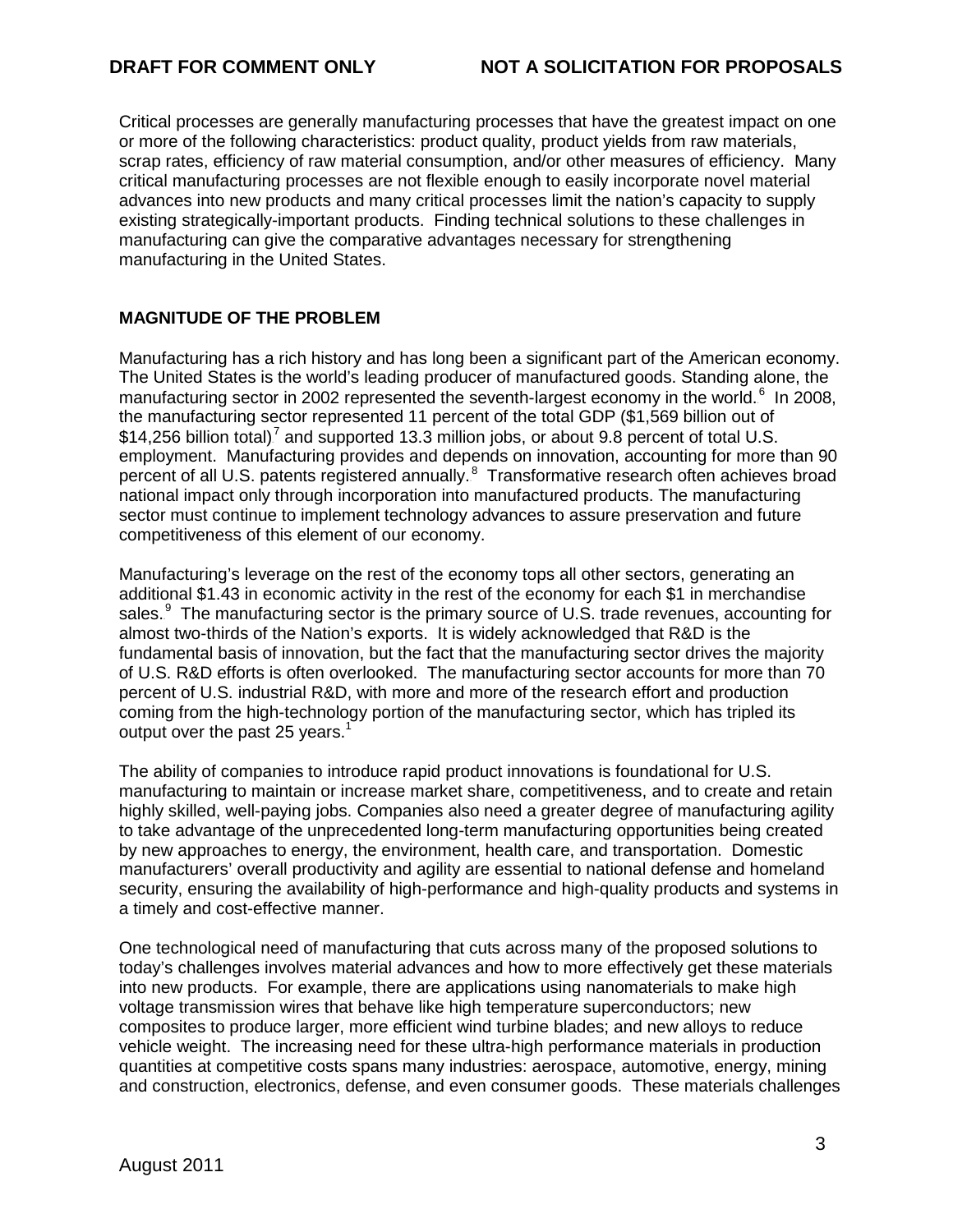have been identified in various industrial road maps as well as white papers submitted to TIP. A non-exhaustive list of challenges and opportunities for material advances by broad material type includes the following:

- Nanomaterials.<sup>10, 11</sup>
- Cost of manufacturing carbon nanotubes is a barrier to widespread use in products
- Control and measurement of feature size could lead to enhanced materials properties and device functions not currently foreseen (or even considered feasible)
- Robust and reliable production methods with correct control and measurement at the atomic scale are needed for consistent features
- Development of new instrumentation and measurement techniques for real-time process control and measurement are needed
- Byproducts, wastes, and impurities associated with manufacturing hinder acceptance and adoption in commercial applications
- Scalable, cost-effective manufacturing of newly-discovered materials is needed
- Composite materials.<sup>12</sup>
- Aerospace industry's emphasis on fuel efficiency favors use of polymer-matrix composites as an alternative to aluminum
- Automotive industry recognizes advantages of weight reduction, parts consolidation, and increased cost-effective design options for polymer-matrix composites
- Energy sector's growing use of wind energy has led to increased demand for polymer-matrix composite turbine blades
- Better processes and tools needed to recognize special properties such as the anisotropic nature of these materials (strength and stiffness greatest in direction parallel to axis of the embedded reinforcements)
- Need to overcome cost barriers to use such as expensive starting materials, time-consuming fabrication processes, autoclaves, and expensive tooling
- Multiple industries require accommodation of production of large, structurally complex parts
- Use of multiple composites fused in a single component, required by emerging applications
- Increased application of recyclable composites and use of bio-based materials for improved sustainability and carbon footprint reduction
- Alloys (Super, specialty, aluminum, magnesium, titanium, smart materials).<sup>13</sup>
- Performance advantages from novel metallic alloys could displace other materials in a variety of structural applications (i.e., defense, transportation, energy, electronics and process industries)
- Major barriers to widespread use of smart (alloy) materials include the need for low-cost, robust and reliable production processes, and improved design tools to enable non-experts to use the materials with confidence
- Smart (alloy) materials hold promise of combining sensor capabilities in coatings for a wide variety of applications
- $\cdot$  Gla[s](#page-1-0)ses $^{3,~14,~15}$
- Controlling heat, light and glare via structural and processing enhancements for architectural, automotive, aerospace, and marine applications
- Environmentally-benign processing for high-performance glass substrates
- Tailoring of glass composition and processing techniques for improved energy efficiency and greenhouse gas emission reductions, development of bioactive glass scaffold for improving bone generation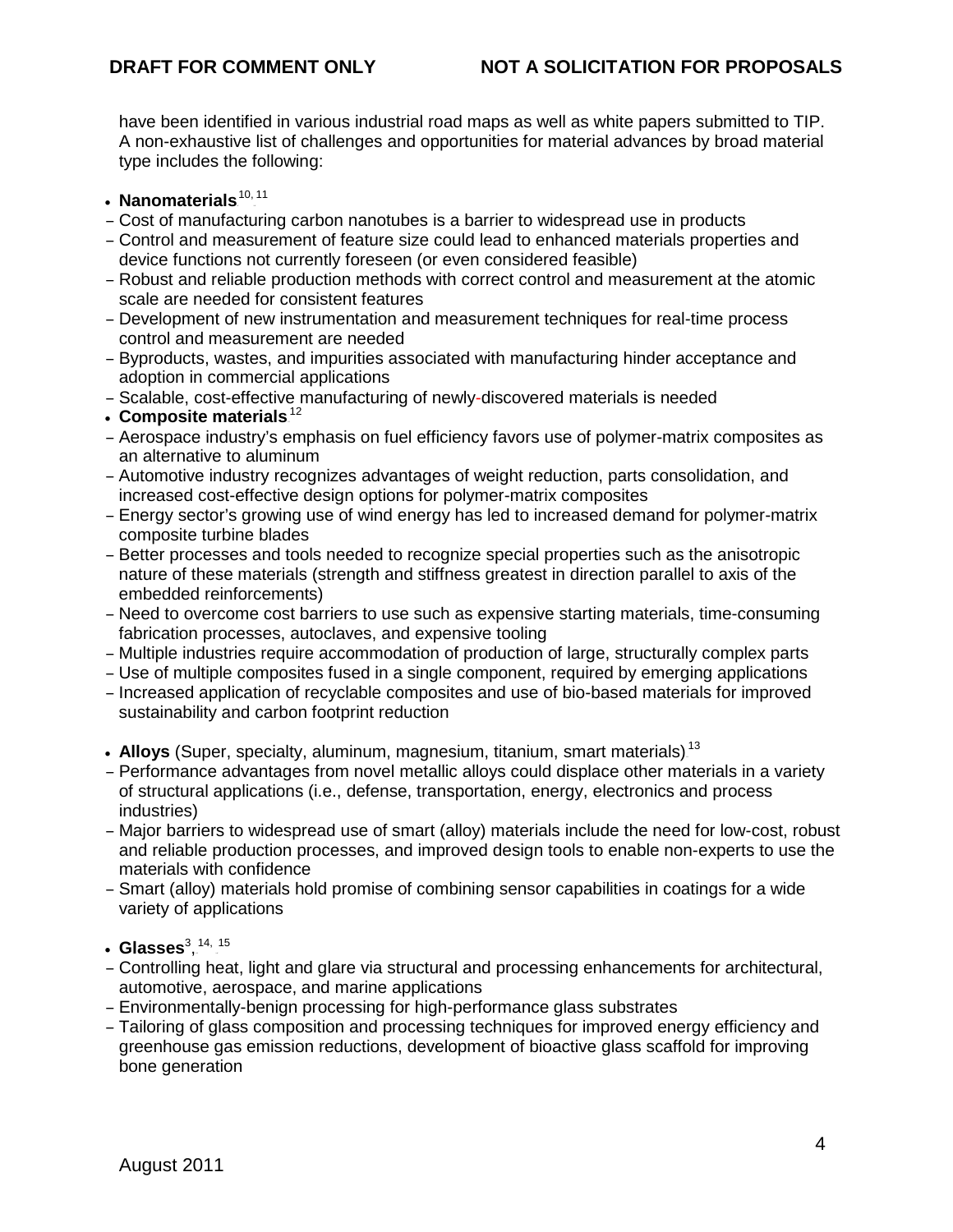- Ceramics<sup>[3,](#page-1-1) [4,](#page-1-2) 16, 17, 18</sup>
- Removal of barriers to widespread use of sodium zirconium phosphate (NZP) ceramics for an array of applications, including environmental and biomedical applications
- Improved bone engineering with zirconia-based macroporous ceramics as 3-D scaffolds and biodegradable ceramics such as tricalcium phosphate and hydroxyapatite
- Use of ceramics and glass-ceramics as machine components
- Pushing optical and electromagnetic metamaterials towards shorter wavelengths for broader and more advanced applications
- Increasing output power and efficiency of piezoelectric ceramic devices for energy scavenging

For the remainder of this paper, we will define "*material advances*" as:

*Materials that have been developed to the point that unique functionalities have been identified and these materials must now be made available in quantities large enough for innovators and manufacturers to test and validate in order to develop new products.*

The unique functionality that these materials represent will require new levels of understanding in the sciences of materials processing and process control. Nanomaterials, for example, will require manipulation and measurement at the atomic level. In alloys, the measurements and control would be at the microscale (and eventually at the nanoscale) with an emphasis on anisotropic features of the micro (nano) structure. With composites, ceramics, and glasses, measurements and control would be at the mesoscale and would take advantage of the anisotropic layering of the process. Control of one material or phase within another will also be an important consideration.

For the remainder of this paper we will define a "*critical process*" as:

*An existing or new manufacturing operation that has significant control over, or influence on, one or more key manufacturing performance metrics.* 

For the remainder of this paper, we will define "biomanufacturing " as:

*"Use of living genetically modified organisms or living genetically modified cells to manufacture a product." A genetically modified organism is defined as "an organism whose genetic characteristics have been altered by the insertion of a modified gene or a gene from another organism or by modification/disabling/deletion of a gene, using the techniques of genetic engineering." A variety of living genetically modified organisms, such as bacteria, fungi, algae, plants and animals could be used for biomanufacturing.*

This broad definition of biomanufacturing includes in scope projects that address critical processes in the manufacture of biopharmaceuticals (health related) as well as nonbiopharmaceutical (non-health related) products. A non-exhaustive list of examples of biomanufacturing processes includes those that could be used to manufacture products such as biopharmaceuticals (e.g. recombinant proteins when used as vaccines, therapeutics, or as molecular probes for diagnostics; or cell or tissue-based biopharmaceuticals such as engineered cells and engineered tissues as therapies – engineered tissues are complex structures involving cells, scaffolds and/or signaling molecules); small molecule pharmaceuticals (e.g. antibiotics); vitamins; and biopolymers.

Process improvements made through high-risk, high-reward research and development, rather than simple engineering improvements or redesign, could lead to significant and quantifiable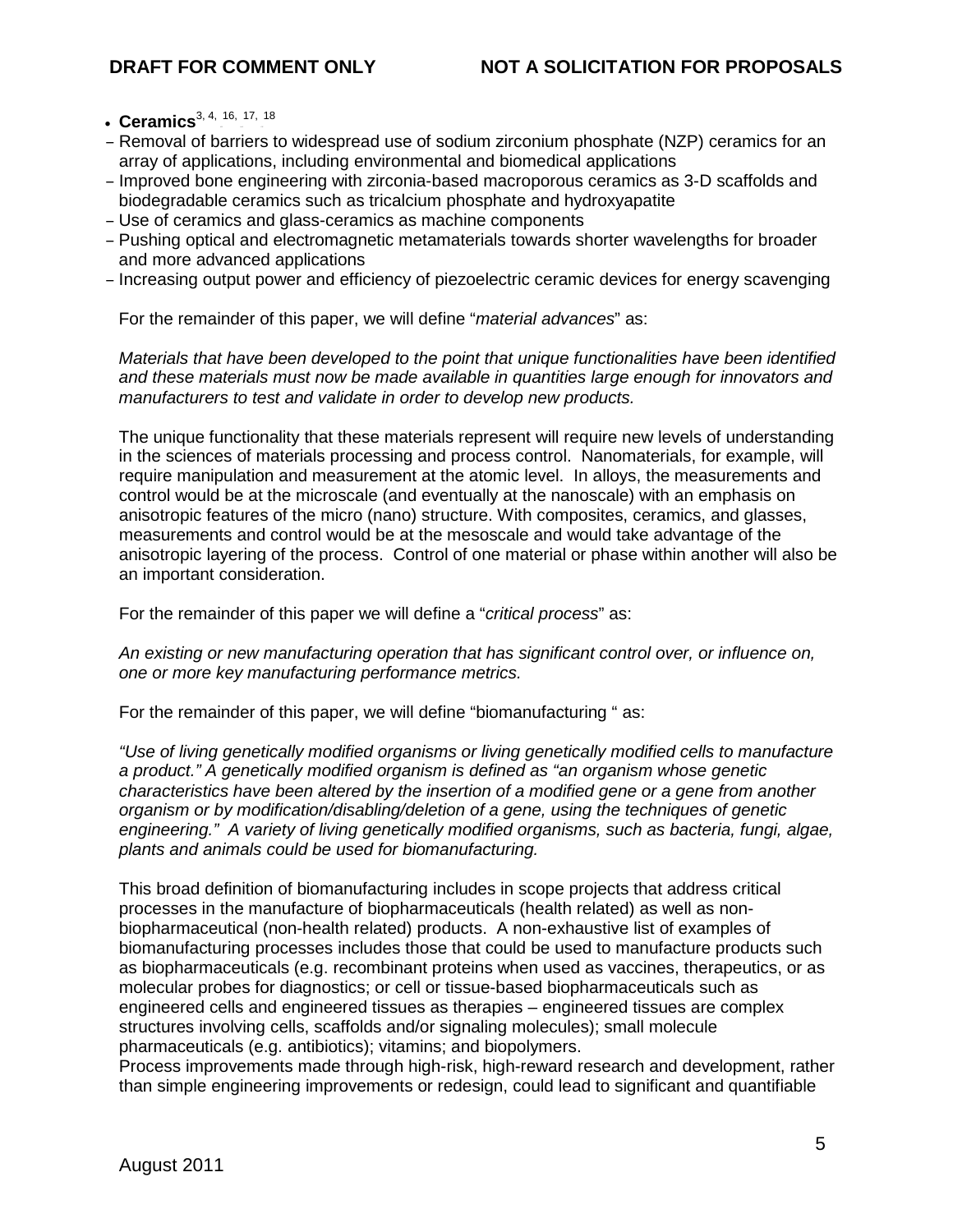improvements in process output measures. As an example from 2009 news headlines, consider the vaccine production response to the H1N1 flu outbreak. Experts were able to decode the virus to prepare a vaccine in record time, but encountered problems supplying the large volumes of vaccine needed in a timely fashion. Vaccines are grown in chicken eggs in a process that dates back to World War II. Each egg is in effect its own factory with product variability and purity issues. Development of new processes for production of recombinant vaccines as well as processes for real time monitoring and analysis could address these problems and would not only help to respond rapidly to new virus outbreaks, but could also reduce the cost of clinical trials through better scale-up methodologies. Addressing these challenges and needs could also impact other industries such as chemicals, biofuels, etc.

Biomanufacturers are not the only ones with critical process issues that affect the quality of their products. TIP has received white papers and reviewed process challenges identified in various industrial road maps and published reports from a broad range of manufacturing sectors. A non-exclusive list of examples would include:  $19, 20, 21$ 

- The ability to deploy or repair energy systems is being controlled in part by overseas companies because the U.S. has limited capabilities to make large parts such as wind turbine bearings, turbine blades, and megawatt stator windings, or to forge large gas turbine hubs
- The challenge of making the "first part right" for limited production runs or rapid prototyping impacts competitiveness and profitability --- new approaches to additive or subtractive/cutting processes are needed
- Greater control over process variability, consistency and contamination levels impacts product quality in many industries; in the case of biomanufacturing for example, process improvements for continuous aseptic manufacturing of protein biopharmaceuticals would enhance the safety, consistency, quality, and availability for their use as therapeutics or *in vivo* diagnostics
- Greater process control could also be achieved through improved and/or new approaches to rapid on-line real-time monitoring and analytical techniques for biopharmaceuticals, engineered tissues, and other products
- Novel ideas for process optimization, scale-up, and product analysis based on approaches using technologies such as microchannels, microreactors, and microbioreactors

# **MAPPING TO NATIONAL OBJECTIVES**

There is a long history of recognizing the need for government investment in manufacturing and material advances as national priorities. The current Administration has called for investments in *compelling advanced manufacturing strategies* and for support of small- and medium-size manufacturers to *produce innovative new technologies*.<sup>22</sup>

<span id="page-5-0"></span>There are several components to these investments enumerated in the *Framework for Revitalizing American Manufacturing*. One of these components is to "invest in the creation of new technologies and business practices. Our efforts in this area should focus on advanced research without immediate commercial application, where private actors are likely to underinvest." To accomplish this, the Administration proposes to "spur innovation in manufacturing by increasing the Technology Innovation Program (TIP)… awards in [the manufacturing] area [which] have the potential to spur new and much-needed capabilities in the manufacturing sector – whether in production techniques, material sciences or cutting edge design options."<sup>[22](#page-5-0)</sup>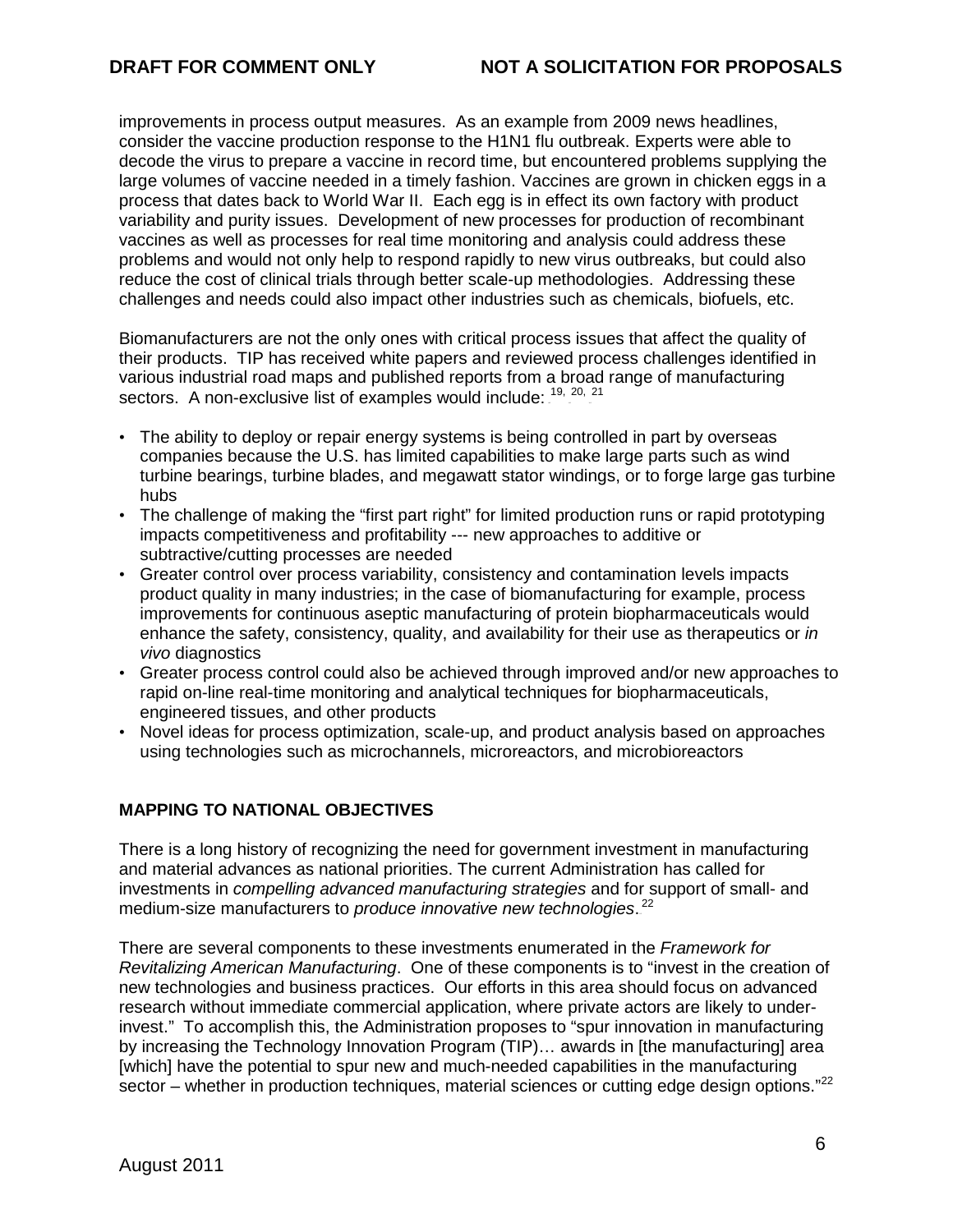In *Rising above the Gathering Storm,<sup>23</sup>* the National Academies identified developments in metal alloys and composite materials for aerospace applications; and high performance materials such as super alloys, steel and aluminum alloys, titanium, superconductors, and others as being of critical importance to the economic future of the nation.

The critical need for improved or novel processes for biopharmaceutical manufacturing was highlighted by the Food and Drug Administration (FDA) in its 2004 document *Challenges and*  Opportunities on the Critical Path to New Medical Products,<sup>24</sup> which provided the FDA's analysis of the pipeline problem relating to the recent slowdown in innovative safe and effective medical therapies reaching patients. This analysis indicated that a better biomanufacturing tool kit is needed to provide the infrastructure necessary for translating laboratory prototypes into commercial products. Specifically, novel process analytical technologies are needed for costeffective scale-ups of biopharmaceuticals. Moreover the 2004 FDA guidance document on Process Analytical Technology recommended designing a process measurement system to allow real-time or near time (e.g. in-line or on-line) monitoring of all critical attributes for a real time product release based on acceptable quality of the in process or final product based on in process data.<sup>25</sup>

Biopharmaceuticals is not the only product class where process improvements and new analytical technologies are needed. Cost-effective sustainable biomanufacturing systems are also needed to enable the continued availability of other products at low cost such as antibiotics, biopolymers, and vitamins.

Numerous other organizations have also developed technology roadmaps for material advances and their processing. Groups as diverse as the International Society for Optics and Photonics (SPIE) $^{26}$ , the National Science and Technology Council (NSTC) $^{27}$ , the Department of Energy's Industrial Technologies Program,  $^{28, 29, 30}$  and the aluminum. $^{31}$  and steel. $^{32}$ associations have acknowledged these technical areas of need. These roadmaps, from a wide range of public and private sources, demonstrate the fundamental need for widely available, affordable new materials to meet a broad range of challenges. Other countries have developed similar roadmaps and corresponding research efforts in these areas, suggesting the U.S. leadership role in material advances and manufacturability may be at risk.

#### *NIST Laboratory Activities*

The mission of the Department of Commerce (DOC) is to advance economic growth and jobs and opportunities for the American people. It has cross-cutting responsibilities in the areas of trade, technology, entrepreneurship, economic development, environmental stewardship, and statistical research and analysis. NIST, an agency within DOC, is charged with promoting U.S. innovation and industrial competitiveness by advancing measurement science, standards, and technology in ways that enhance economic security and improve our quality of life. In support of this mission, NIST research and development supports material advances and development of critical processes.

In NIST's three-year programmatic plan, the discussion of an R&D Investment Framework cites material advances as one research area for consideration because it is among the most strategic. The plan also emphasizes the development of measurements and standards to support characterization and manufacturing of products such as protein-based biological drugs, 33 and new materials.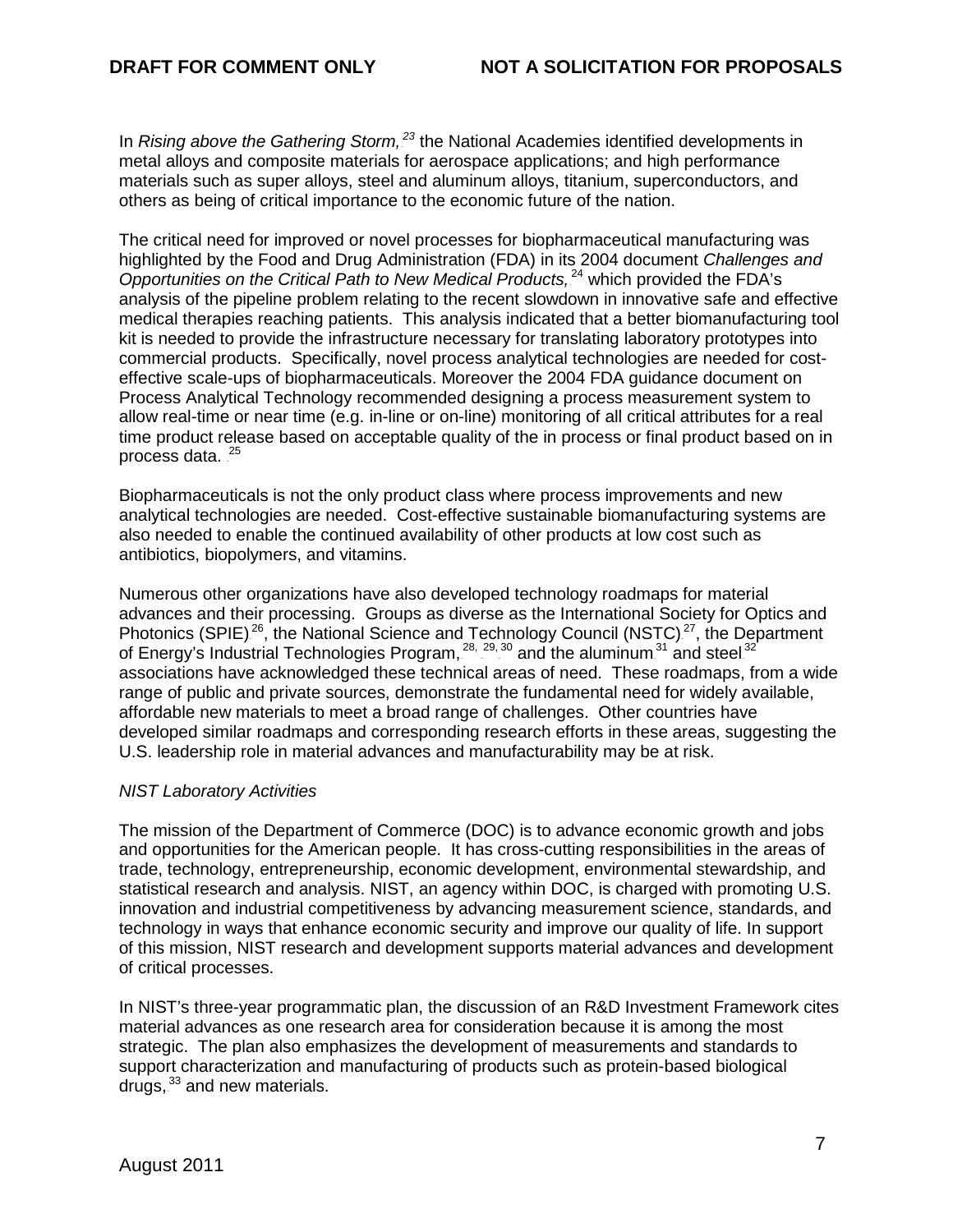NIST's Assessment of the U.S. Measurement System<sup>34</sup> includes some of the following relevant topics in the materials sector/technology area as well as manufacturing processes for chemicals and biochemicals:

- The absence of measurement instruments and methods capable of accurately characterizing the composition and the behavior of complex materials systems and structures
- The anticipated need to evaluate the performance and reliability of new materials successively at the production and market stages of their development. The timely delivery of measurement solutions in the materials sector/technology area is increasingly challenged by the growing complexity of materials systems and structures and their interfaces
- New sensor technologies for in-line, real time, and continuous monitoring of process variables in chemically aggressive environments are needed to overcome technical barriers to manufacturing process innovation
- Industries face common measurement problems that impede innovations related to processes needed to improve production efficiency, in terms of cost, time, and energy
- Advances in process-control capabilities are needed that include innovations in process simulation for both existing and new chemical processes and in-line sensing of process conditions and parameters
- Shifting raw material sources to biological sources (e.g. manufacturing of nanomaterials or nano composites using microbial production systems)
- Need for accurate in line and real time measurements of physical attributes of manufactured parts and assemblies, relevant to a spectrum of applications (e.g. real time monitoring and analysis of products during biomanufacturing process)
- Self assembly of soft nanomaterials for bone and tissue replacement (e.g. development of nanocomposites for bio related applications)

NIST's involvement in the materials and process areas shows the importance of accelerating utilization of material advances with novel properties as well as critical process improvements in manufacturing.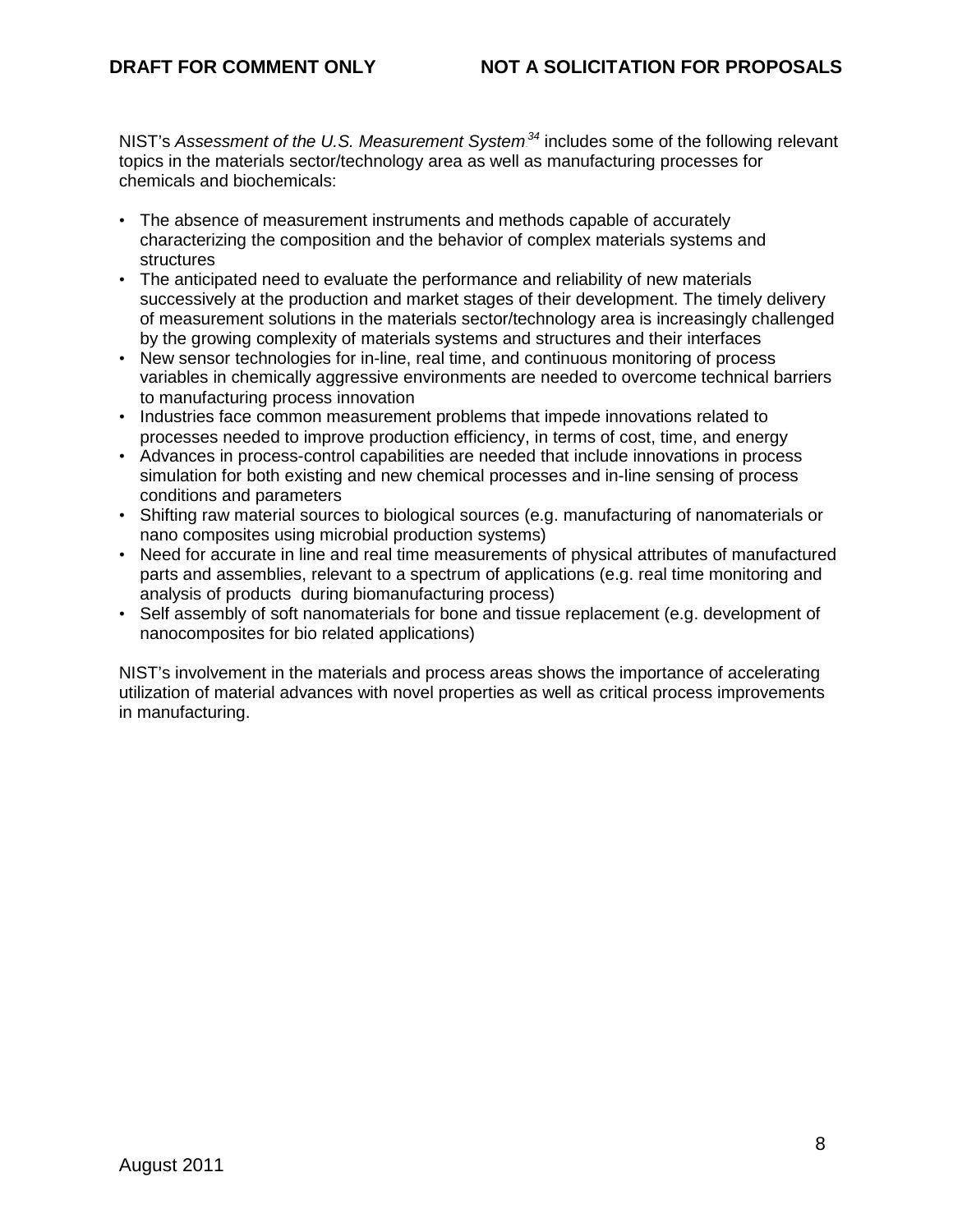# **MEETING A TIMELY NEED NOT MET BY OTHERS**

Many sectors of the manufacturing community have not fared well for some time under the current economic climate, and there are fewer resources available to develop new high-risk, high-reward technologies. The National Science Foundation (NSF) and other agencies generally fund basic scientific research. No single Federal agency has a lead responsibility to support research in manufacturing. An analysis of the funding gaps shows there is a need to fund research that examines issues such as:

- New processes for materials scale-up from small scale laboratory quantities ("bench top" efforts) while assuring composition and functionality
- New processes that rapidly incorporate the functionality of new material developments into new products that exhibit revolutionary performance
- Critical process developments to allow faster, less energy-intensive, less toxic processing of raw materials into finished products
- New measurement and analytical processes that enable rapid, on-line monitoring, analysis, and active feedback for real-time control of the production of biopharmaceuticals and other products.
- New predictive modeling capabilities to characterize the behavior of a new material's functionality and the effect of materials processing on material properties, and application of such knowledge in manufacturing processes and final product design
- Novel microreactor and microbioreactor arrays for process and bioprocess development and optimization.

TIP, in supporting the topic *Manufacturing and Biomanufacturing: Material Advances and Critical Processes,* addresses a timely need that is not currently being met by others within the critical national need area of manufacturing.

# **SOCIETAL CHALLENGES**

Manufacturing has a variety of challenges that need to be addressed. There are challenges associated with agile or intelligent manufacturing, sustainable manufacturing processes, specific manufacturing processes, and a host of others. Analysis of current funding needs and consideration of an investment strategy that could benefit the broadest range of manufacturers suggests that there are three important challenges: 1) *Process scale-up, integration, and design for material advances*; 2) *Predictive modeling for material advances and materials processing; and 3) Critical process advances*.

#### **1. Process scale-up, integration, and design for material advances.**

New materials typically are developed in a laboratory setting, and then samples are given to end-users for alpha and beta testing. This testing phase can involve considerable effort to understand how the material can be incorporated into a new product in a way that takes best advantage of the material's unique functionality. Scaling up from laboratory quantities to larger volumes, validating properties, and then incorporating the material into product manufacturing lines is often nonlinear and does not follow straightforward scaling laws, due to the unique functionality that has been obtained from the material advances.

#### **2. Predictive modeling for material advances and materials processing.**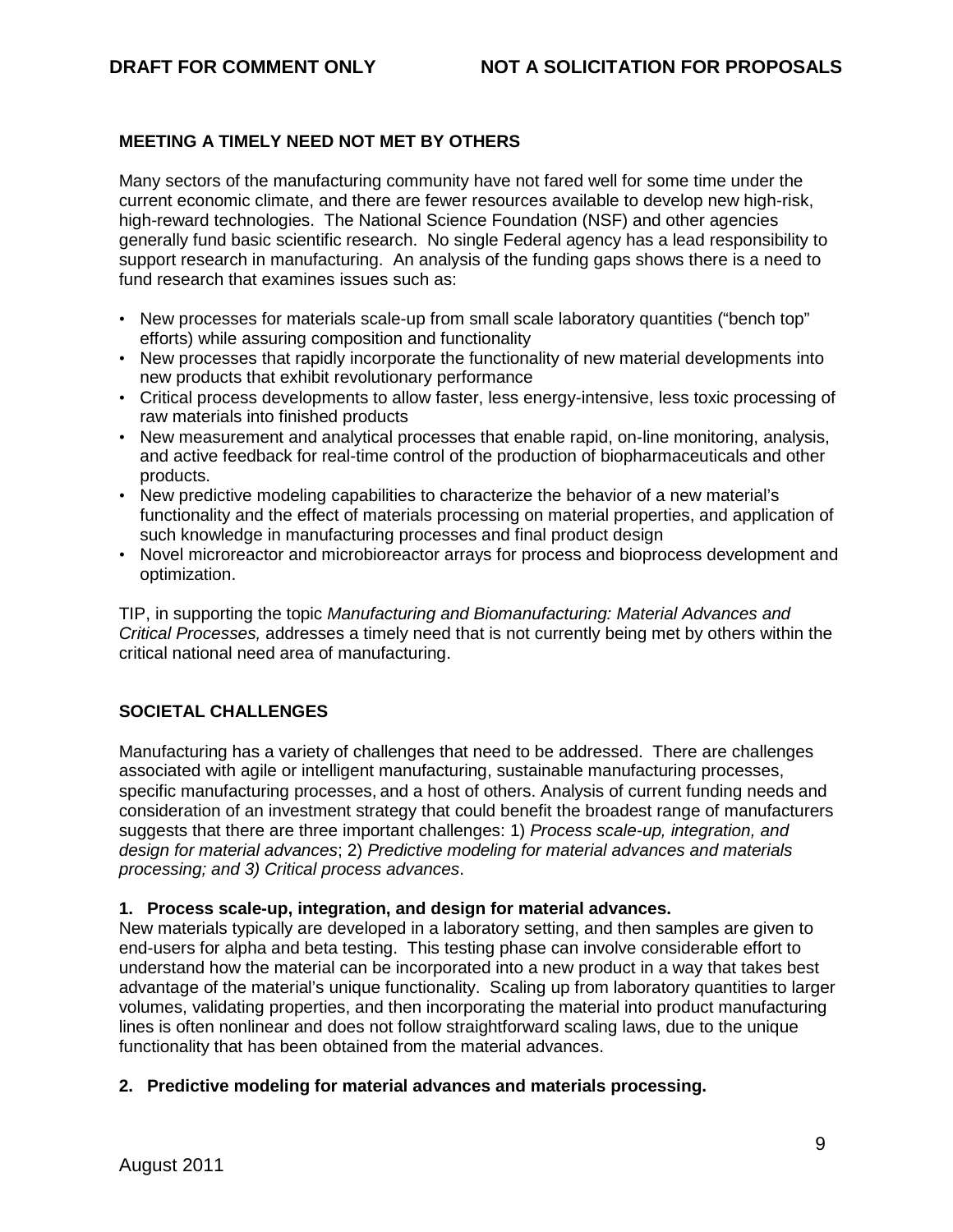Predictive modeling capabilities are key to developing new processes, scaling up these processes, and understanding how to utilize a material advance's unique functionality. Modeling capabilities are needed principally to:

- a. Analyze and understand why a newly discovered material has the properties it does and then extrapolate its behavior to new conditions
- b. Incorporate this knowledge more efficiently into process design tools so new products can be made while maintaining the unique functionality of the materials as predicted

#### **3. Critical process advances.**

As the availability of new materials increases and the modeling of their behavior becomes more refined, there is a complementary need to improve processing or manufacturing methods. High-risk, high-reward approaches are needed to exploit the properties of the material advances into new and more advanced products as well as to support the processing of existing materials in new and different ways, resolving key bottlenecks or critical problems such as energy consumption, processing time, scrap rates, quality, and throughput. Current methods of manufacturing often are not rapidly adaptable to making new or different products, and are often not optimized towards making existing products faster, more cheaply, and more sustainably. Improving processes used in the manufacture of new and existing products is an imperative for the continued global competitiveness of U.S. manufacturers. Creation of agile, flexible, and increasingly interoperable systems are necessary enhancements to base manufacturing technologies in order to meet new productivity challenges.

Significant biomanufacturing process improvements are needed to enhance safety, quality, and consistency of biopharmaceuticals and other products while reducing the manufacturing cost. For example, current sensing technologies typically require manual sampling, are not rapid or robust to cleaning agents or processes, and are not sufficiently reliable for embedding in the manufacturing environment as automated technology. Critical process advances are needed, enabling rapid on-line sensing and analytical capabilities. New tools are needed for bioprocess optimization, control and improvement to enable a cost-effective batch or a continuous manufacturing process. Processes that involve integrated sensing and detection capabilities for measuring multiple parameters will be useful. Moreover, purification and separation process advances involving novel membranes and affinity reagents are needed for cost-effective downstream processing in biomanufacturing processes.

Environmental, Health and Safety (EHS) issues are an important consideration for all three challenges. In order to be competitive in a global economy, products and processes should be designed to support good EHS practices. While TIP is not considering a specific challenge in EHS at this time, one would expect a solution for any of the proposed challenges to include key EHS concepts.

# **RELATIONSHIP BETWEEN SOCIETAL CHALLENGES WITHIN MANUFACTURING**

For the first challenge, *process scale-up, integration, and design for material advances*, new processes will need to be developed. These processes will increase to pre-commercial scale the quantity and quality of available advanced materials; or help incorporate these advanced materials into new, revolutionary products based on a new material's properties. These scaled-up processes may be next generation or an entirely new process. For example,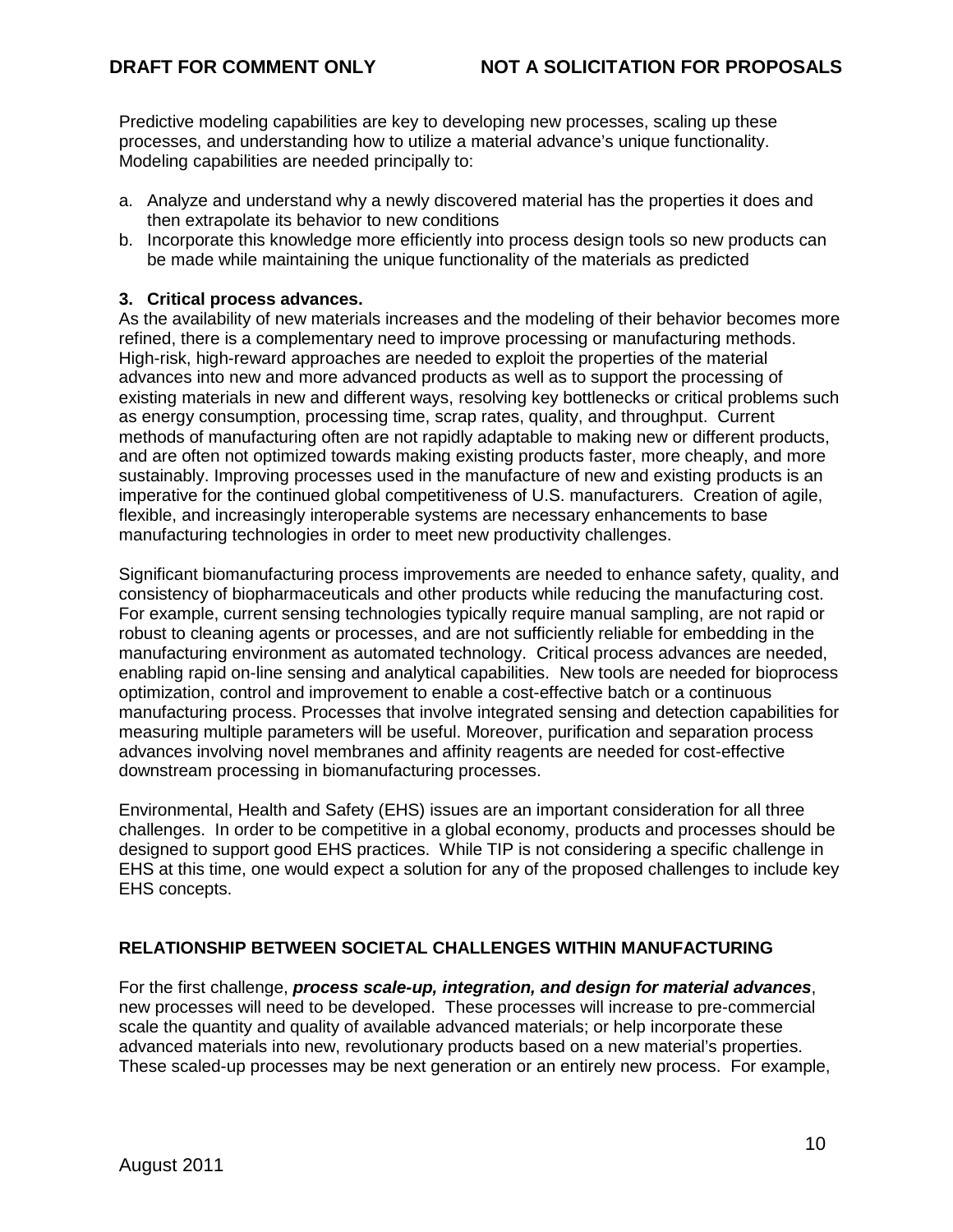forging ever-larger parts cannot be solved by building ever-larger forges (which becomes prohibitively expensive), but instead by developing new techniques such as partial forging.

New instrumentation and measurement capabilities also will be needed to support these new processes. These instruments will need to measure real-time process parameters such as the properties that provide the unique capabilities of the advanced materials (e.g. composition). In addition, instruments for real-time inspection are needed to ensure and/or verify materials are being correctly incorporated into manufactured products that require the revolutionary functions of these new materials.

For the second challenge, *predictive modeling for material advances and materials processing*, new tools are needed to enable researchers to use constitutive relations and rules (with validation) concerning the underlying behavior of materials (understanding structure versus function) and the changes to behavior due to manufacturing processes. For example, new tools will need to account for the scale-dependent behavior of advanced materials. This capability will enable a better and quicker understanding of materials' behavior. These efforts will also enable extrapolation of that knowledge beyond the laboratory conditions for which they were developed, and therefore will need new validation and verification capabilities.

Additionally, critical knowledge is needed as to why certain decisions or assumptions were made, in order to incorporate new modeling capabilities for laboratory results into process design and modeling. Again, new validation and verification methodologies will be essential.

With successful development of these tools, processes, and technologies, the manufacturing communities will have significantly improved capabilities to quickly incorporate advanced material breakthroughs into revolutionary products based on new material functionality, and thus establish new competitive advantages in a global economy.

The third challenge, *critical process advances,* requires modifications in manufacturing processes that augment and expand current limited capabilities. Applications could include those oriented towards the creation of novel methods to fabricate unique components from complex, difficult-to-machine materials (advanced engineering materials or smart materials), or the design and implementation of real-time, sensor-based, feedback-optimized systems for discrete, continuous or batch manufacturing processes. One discrete manufacturing example could be a process for making customized parts such as medical implants, using techniques such as additive manufacturing, near net-shape fabrication, or partial forging. Processes are needed for the manufacture of parts possessing complex geometries from existing and novel materials while preserving the properties of the material. A batch process example would be improved process monitoring and *in situ* analytical tools, enabling a reduction in batch-to-batch variability and an improvement in quality and quantity of biopharmaceuticals or other products produced in a reliable and cost-effective manner.

Proposers generally need to address improvements such as quality, throughput, costs, sustainability, new capabilities and agility, relative to the state-of-the-art for the process being proposed for improvement. However, a general discussion without appropriate metrics to illustrate the magnitude of the improvement outcomes is not sufficient.

A key characteristic to address for all three societal challenges above is how the outcomes of the research will enable manufacturers to produce material advances and products faster,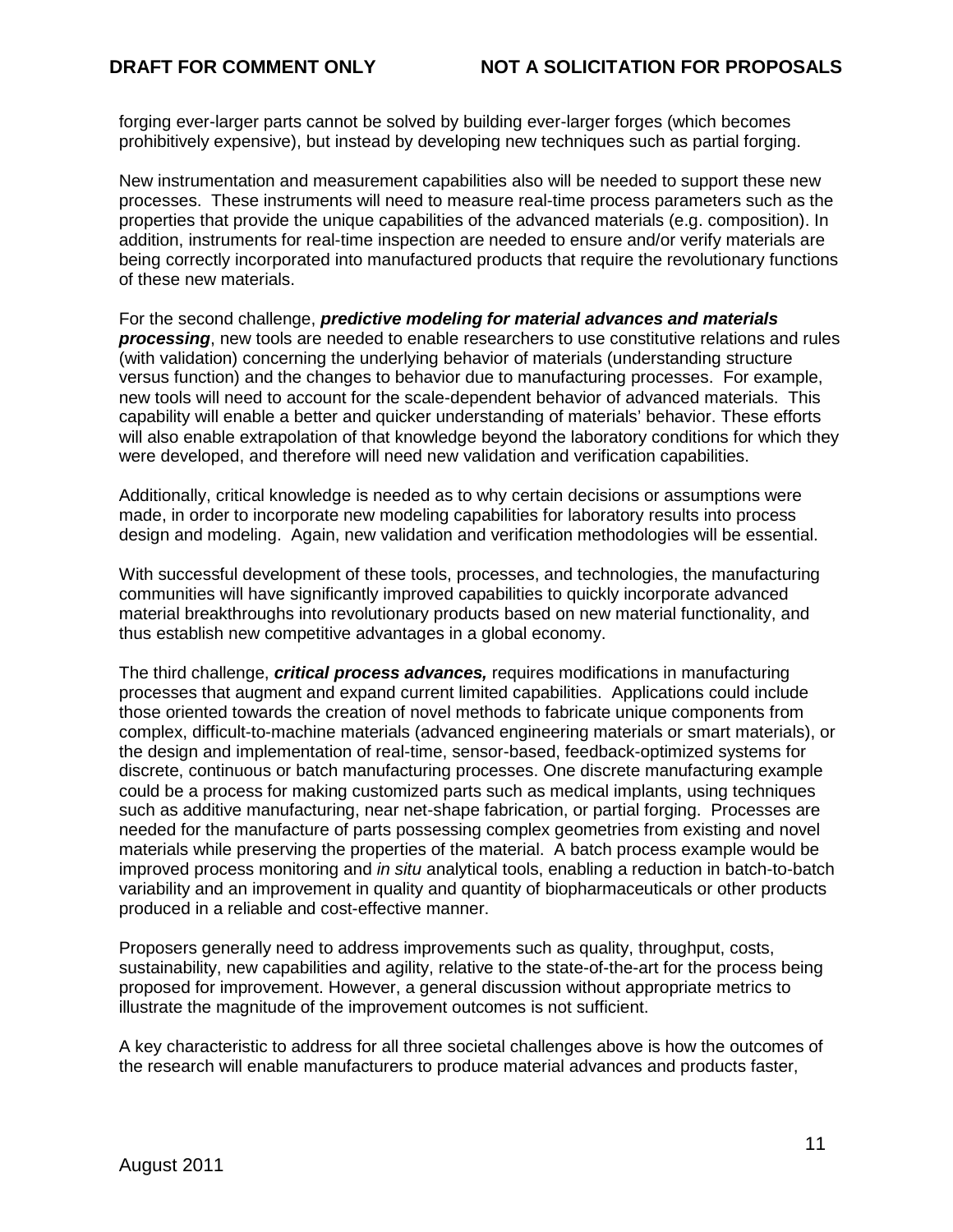better, more cost-effectively, and sustainably, as well as leverage new uses for the material advances or the intended products.

#### **ANALYSIS OF COMMITMENT**

Potential participants, including small- and medium-sized companies, universities, national laboratories and other organizations, have indicated interest in the challenge areas, and have the capabilities or relevant experience to conduct high-risk, high-reward research, for example:

- Develop laboratory-scale processes to make small quantities or test runs of materials
- Develop and validate predictive modeling tools that analyze and help to understand why new materials have the properties they do
- Develop and validate predictive modeling tools used in process design and development for new uses of advanced materials
- Develop new or modify existing manufacturing processes that incorporate advanced materials into new uses or produce significant benefit for existing uses
- Develop tools for transformational process development, optimization and improvements
- Develop or modify biomanufacturing processes that enable rapid on-line monitoring, feedback, and control of the production of biopharmaceuticals and other products such as biopolymers and vitamins.

As further evidence of commitment, TIP has received a number of white papers from the public directly related to the manufacturability of materials and various manufacturing processing operations, as well as numerous comments and feedback on the TIP-produced white papers on these topics.

#### **SUMMARY**

Manufacturers are being especially hard hit in the current economic climate. They are having greater difficulty than in the past finding the capital necessary to develop new technological capabilities to enhance their competitiveness. Several gaps in funding have been identified that are not currently being addressed, but if addressed, could provide manufacturers with new and needed abilities for "*Manufacturing and Biomanufacturing: Material Advances and Critical Processes".* Three societal challenges need to be addressed by high-risk, high-reward research: 1) process scale-up, integration, and design for material advances; 2) predictive modeling for material advances and materials processing; and 3) critical process advances. The results of these efforts are expected to inspire revolutionary uses of material advances based on new material functionality, resulting in new products, with advanced features and improved characteristics, entering the market faster. Advances in critical manufacturing processes will support new and existing industries with significant process improvements, allowing them to use less energy, produce less waste, reduce costs, and reduce time to market while improving or preserving product quality (better, faster, cheaper, leaner, and greener), substantially benefitting the manufacturing and biomanufacturing sectors, as well as U.S. security and competitiveness.

Those seeking further information should consult the Federal Funding Opportunity notice.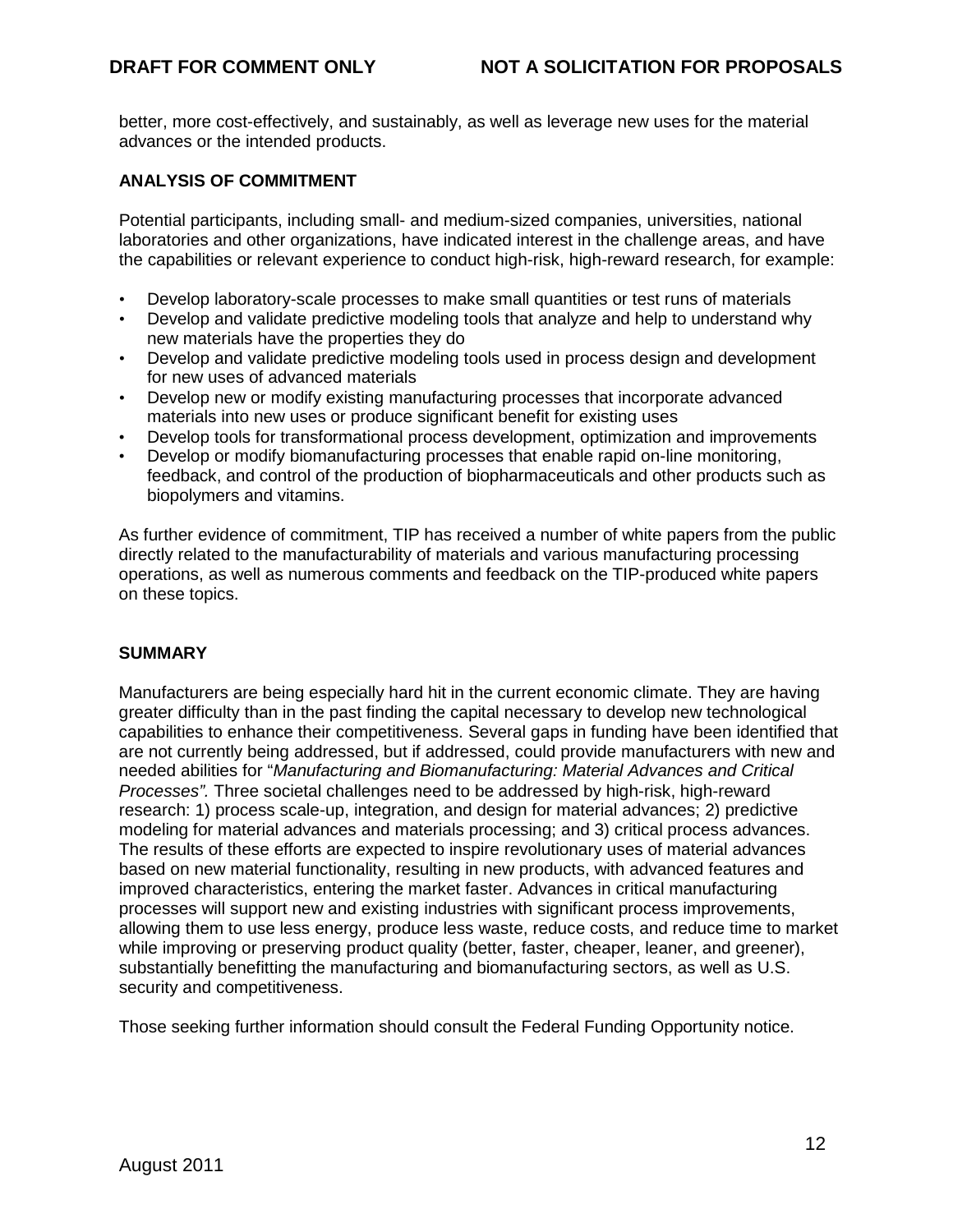# **Appendix 1: List of Supporting Roadmaps for this Topic –**

#### **1. Nanotechnology Roadmaps**

• *The National Nanotechnology Initiative: Strategic Plan February 2011*, National Science and Technology Council (NSTC)

Establishes national goals for Federal science and technology investments in nanotechnology, defines Program Component Areas (PCAs) [http://www.nano.gov/nnistrategicplan211.pdf](http://www.nist.gov/nist-exit-script.cfm?url=http://www.nano.gov/nnistrategicplan211.pdf)

• Report to the President and Congress on the Third Assessment of the National Nanotechnology Initiative, President's Council of Advisors on Science and Technology, March 2010

Assesses trends and developments in nanotechnology and the strategic direction of the NNI as it relates to maintaining U.S. leadership in nanotechnology research [http://www.whitehouse.gov/sites/default/files/microsites/ostp/pcast-nano-report.pdf](http://www.nist.gov/nist-exit-script.cfm?url=http://www.whitehouse.gov/sites/default/files/microsites/ostp/pcast-nano-report.pdf)

• *Chemical Industry R&D Roadmap for Nanomaterials By Design: From Fundamentals to Function*, Chemical Industry Vision2020 Technology Partnership, December 2003

Challenges to the chemical industry to develop new products based on nanomaterials, suggests timelines and risk levels for technology [http://www.chemicalvision2020.org/nanomaterialsroadmap.html](http://www.nist.gov/nist-exit-script.cfm?url=http://www.chemicalvision2020.org/nanomaterialsroadmap.html)

• *Proceedings: Instrumentation, Metrology and Standards for Nanomanufacturing*, Final Report from the Workshop of the National Science and Technology Council (NSTC) Interagency Working Group on Manufacturing Research and Development, October 17-19, 2006,

Describes, among various technical needs predictive modeling capabilities [http://www.manufacturing.gov/pdf/NanomfgMetrology\\_WS\\_rpt.pdf](http://www.nist.gov/nist-exit-script.cfm?url=http://www.manufacturing.gov/pdf/NanomfgMetrology_WS_rpt.pdf)

• *The International Technology Roadmap for Semiconductors*, 2010 Update

Roadmaps the manufacturing needs of the semiconductor industry, including the identification of problems with no known solutions [http://www.nist.gov/nist-exit](http://www.nist.gov/nist-exit-script.cfm?url=http://www.itrs.net/Links/2010ITRS/Home2010.htm)[script.cfm?url=http://www.itrs.net/Links/2010ITRS/Home2010.htm](http://www.nist.gov/nist-exit-script.cfm?url=http://www.itrs.net/Links/2010ITRS/Home2010.htm)

• *Nanomanufacturing for Energy Efficiency*, Workshop Report, DOE Industrial Technologies Programs, December 2007

Prioritizes the greatest contributions by nanotechnology to energy reduction [http://www.bcsmain.com/mlists/files/NanoWorkshop\\_report.pdf](http://www.nist.gov/nist-exit-script.cfm?url=http://www.bcsmain.com/mlists/files/NanoWorkshop_report.pdf)

• *Manufacturing the Future*, National Science and Technology Council (NSTC), Interagency Working Group on Manufacturing R&D, Committee on Technology, March 2008

Nanomanufacturing is the number 2 of 3 priorities [http://www.manufacturing.gov/pdf/NSTCIWGMFGRD\\_March2008\\_Report.pdf](http://www.nist.gov/nist-exit-script.cfm?url=http://www.manufacturing.gov/pdf/NSTCIWGMFGRD_March2008_Report.pdf)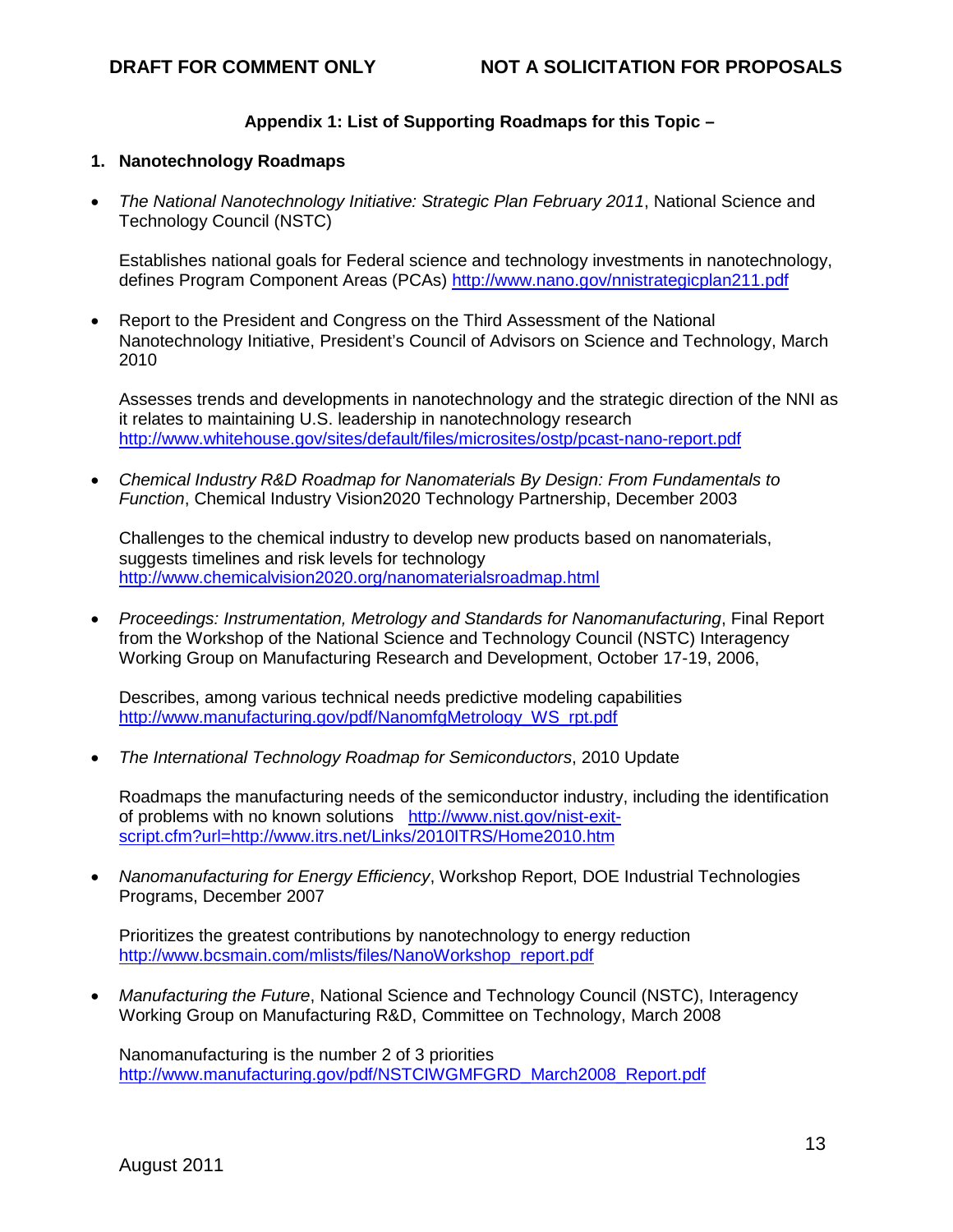• *Defense Nanotechnology Research and Development Program*, Department of Defense, Director, Defense Research and Engineering, April 26, 2007

Describes DOD efforts in nanotechnology as well as their activities in support of the National Nanotechnology Initiative (NNI) [http://www.fas.org/irp/agency/dod/nano2007.pdf](http://www.nist.gov/nist-exit-script.cfm?url=http://www.fas.org/irp/agency/dod/nano2007.pdf)

• *Productive Nanosystems: Launching the Technology Roadmap*, The Society of Manufacturing Engineers , October 2007

Describes results from SME roadmap on atomically precise manufacturing processes [http://www.sme.org/cgi-bin/get-event.pl?--001739-000007-020696--SME-](http://www.nist.gov/nist-exit-script.cfm?url=http://www.sme.org/cgi-bin/get-event.pl?--001739-000007-020696--SME-)

• *NanoRoadMap Project Sectoral Report: Energy*, VTT Technology Studies, October 2004

Describes key nanotechnology developments needed for energy conversion, storage, and efficiency [http://www.dynamo.tno.nl/efmn/download.asp?id=609](http://www.nist.gov/nist-exit-script.cfm?url=http://www.dynamo.tno.nl/efmn/download.asp?id=609)

- *Nanotechnology for the Forest Products Industry: Vision and Technology Roadmap*, Agenda 2020 Technology Alliance, American Forest and Paper Association, March 2004 [http://www.agenda2020.org/PDF/fp\\_nanotechnology.pdf](http://www.nist.gov/nist-exit-script.cfm?url=http://www.agenda2020.org/PDF/fp_nanotechnology.pdf)
- *Cross-Industry Issues in Nanomanufacturing*, National Institute of Standards and Technology, May 20-22, 2008 [http://www.nist.gov/mml/upload/nano\\_small\\_web-4.pdf](http://www.nist.gov/nist-exit-script.cfm?url=http://www.nist.gov/mml/upload/nano_small_web-4.pdf)
- **2. Alloys and Composites Roadmaps**
- *FreedomCAR and Fuel Partnership: Materials Technology Roadmap,* DOE EERE, October 2006.

Lightweight materials in some instances are less recyclable than other materials, therefore recycling technologies becoming more important as their use increases; discusses advanced high-strength steels (AHSS differ from conventional mild steels because they are manufactured using a combination of alloy compositions and processing methods to achieve high strength without significantly compromising formability; what remains is the difficult task of developing the manufacturing technologies to make the production and use of these new materials possible and economically attractive on a high volume scale), aluminum (developing new innovative tools and technologies to reduce manufacturing costs and raw material costs can further improve affordability), magnesium, (affordable creep resistant and corrosion resistant magnesium alloys, large magnesium cast structures, processing recycled material), metal matrix composites, titanium (processing and manufacturing cost reductions)

Discusses carbon-fiber, polymer composites (cost reduction, high volume manufacturing, durability, recycling) [http://www1.eere.energy.gov/vehiclesandfuels/pdfs/program/materials\\_team\\_technical\\_roadma](http://www.nist.gov/nist-exit-script.cfm?url=http://www1.eere.energy.gov/vehiclesandfuels/pdfs/program/materials_team_technical_roadmap.pdf) [p.pdf](http://www.nist.gov/nist-exit-script.cfm?url=http://www1.eere.energy.gov/vehiclesandfuels/pdfs/program/materials_team_technical_roadmap.pdf)

• *Magnesium Casting Industry Technology Roadmap,* American Foundry Society, September 2005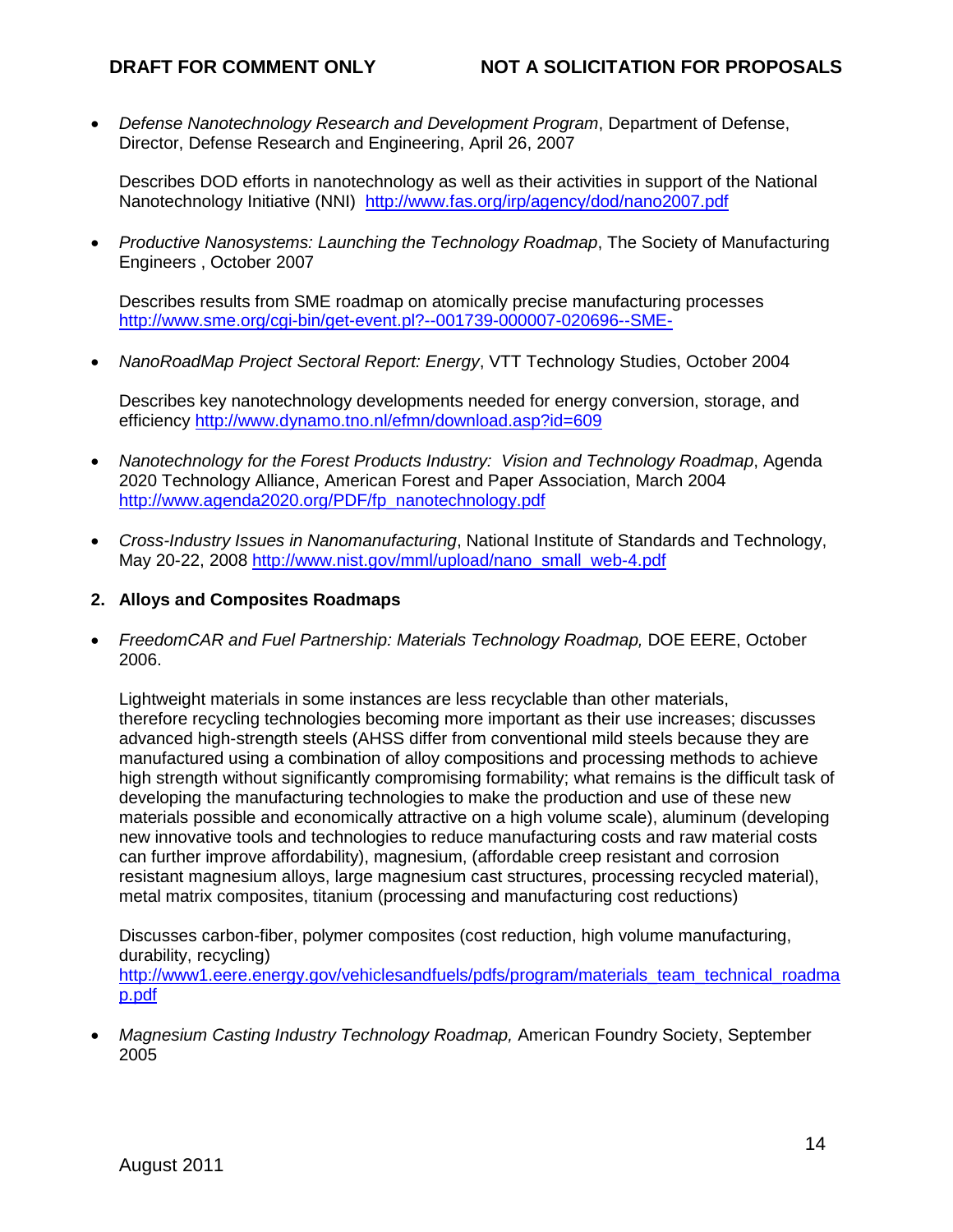Identifies grand challenges for magnesium that include: matching desired properties of components (microstructure) with quality levels, expanding the range of casting processes, versatile casting machines, affordable heat treatment cycles, and address cost issues [http://www.es.anl.gov/Energy\\_systems/docs/process\\_tech/industrial\\_metals/mag\\_roadmap.pdf](http://www.nist.gov/nist-exit-script.cfm?url=http://www.es.anl.gov/Energy_systems/docs/process_tech/industrial_metals/mag_roadmap.pdf)

• *Magnesium Vision 2020*, U.S. Automotive Materials Partnership (USAMP)*,* November 1, 2006

Improve understanding of microstructure, new computer modeling that uses new multi-scale modeling methodology that includes history effects, validate with experiments; produce powders by new processes; metal powder injection molding *[http://www.uscar.org/commands/files\\_download.php?files\\_id=99](http://www.nist.gov/nist-exit-script.cfm?url=http://www.uscar.org/commands/files_download.php?files_id=99)*

• *Forging Industry Technology Roadmap: Update*, National Center for Manufacturing Sciences (NCMS) *,* October 14, 2003

Increase global competitiveness by improvements in processes (die materials, die surface modification, lubrication) and simulation [http://www.forging.org/pdf/Roadmapws.pdf](http://www.nist.gov/nist-exit-script.cfm?url=http://www.forging.org/pdf/Roadmapws.pdf)

• *Aluminum Industry Technology Roadmap*, U.S. DOE, February 2003

Develop manufacturing processes for scrap-tolerant alloys; develop new or improved noncontact sensors; develop integrated models that relate structural properties to manufacturing processes and the material employed; develop integrated numerical methods for analysis and robust design of products, processes, and materials; need new real time sensors for process control

[http://www1.eere.energy.gov/industry/aluminum/pdfs/al\\_roadmap.pdf](http://www.nist.gov/nist-exit-script.cfm?url=http://www1.eere.energy.gov/industry/aluminum/pdfs/al_roadmap.pdf)

• *Steel Industry Technology Roadmap: Barriers and Pathways for Yield Improvements*, American Iron and Steel Institute*,* October 7, 2003

Robust, low-cost sensors to measure key iron making and steel making parameters (chemistry, temperature, etc.); real-time off-gas analysis method and chemistry adjustment methods; improved control of heat treatment processes for precise control of properties; advanced combustion control systems for furnaces; improved microstructure control; reliable property data for advanced steels

[http://www.steel.org/~/media/Files/AISI/Public%20Policy/YieldReportlkOct7-03.ashx](http://www.nist.gov/nist-exit-script.cfm?url=http://www.steel.org/~/media/Files/AISI/Public%20Policy/YieldReportlkOct7-03.ashx)

• *Steel Industry Technology Roadmap*, DOE EERE ITP, December 2001, last updated on January 2009

Advance alternate iron making processes and models to achieve commercial scale; continue development of process modeling and tools [http://www1.eere.energy.gov/industry/steel/roadmap.html](http://www.nist.gov/nist-exit-script.cfm?url=http://www1.eere.energy.gov/industry/steel/roadmap.html)

• *The Steel Industry Technology Roadmap for Automotive,* American Iron and Steel Institute

Applications in automotive industry, description of needed process improvements [http://www.autosteel.org/en/sitecore/content/Autosteel\\_org/Document%20Types/Technical%20](http://www.nist.gov/nist-exit-script.cfm?url=http://www.autosteel.org/en/sitecore/content/Autosteel_org/Document%20Types/Technical%20Documents/2006%20and%20Before/The%20Steel%20Industry%20Technology%20Roadmap%20for%20Automotive.aspx)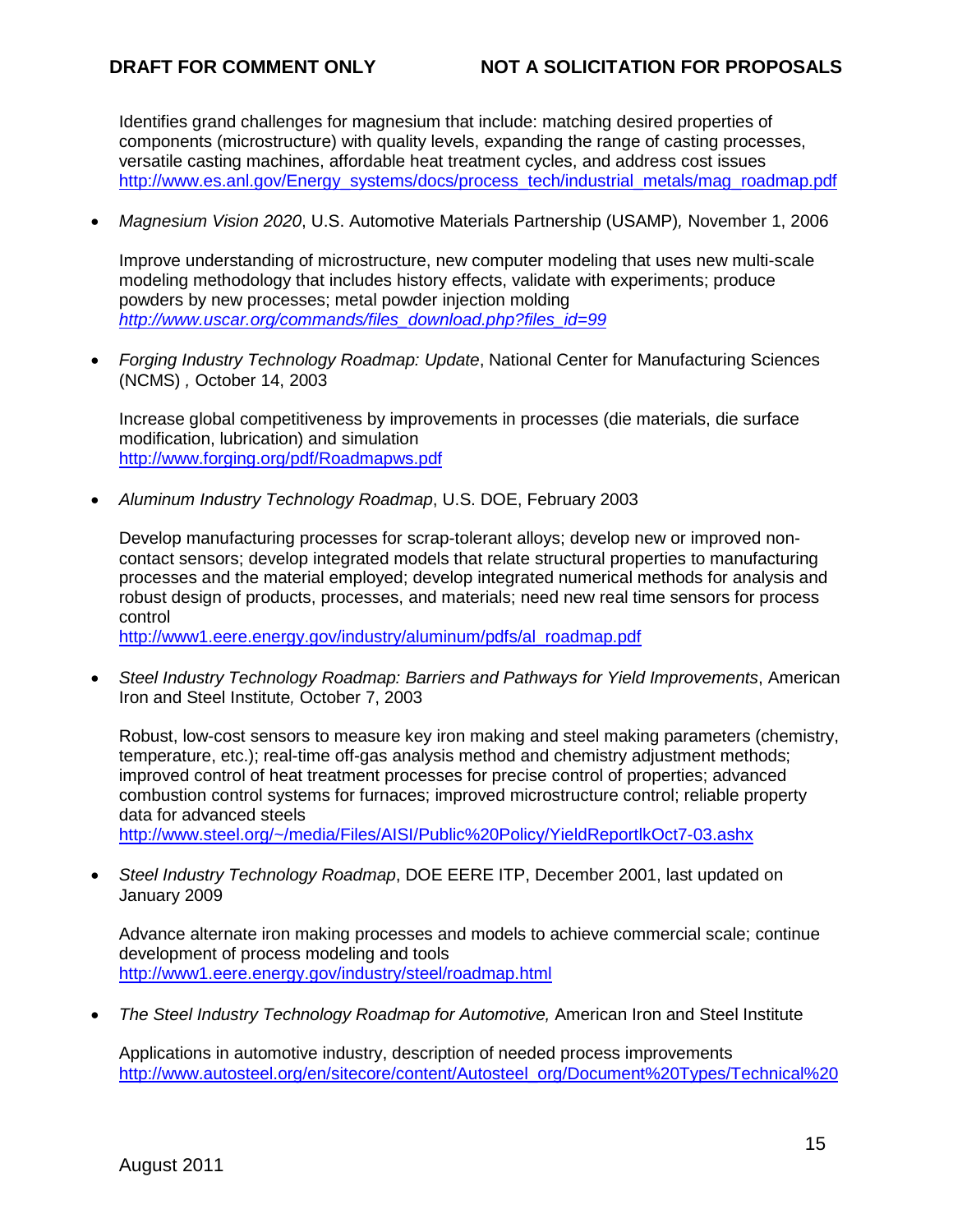Documents/2006%20and%20Before/The%20Steel%20Industry%20Technology%20Roadmap %20for%20Automotive.aspx

- *NADCA Research 2011 Strategic Plan and Roadmap*, North American Die Casting Association, 2011 [http://www.diecasting.org/research/roadmap.htm](http://www.nist.gov/nist-exit-script.cfm?url=http://www.diecasting.org/research/roadmap.htm)
- *Materials Research to Meet 21st Century Defense Needs*, Committee on Materials Research for Defense, National Academies Press, 2003 [http://www.nap.edu/catalog.php?record\\_id=10631](http://www.nist.gov/nist-exit-script.cfm?url=http://www.nap.edu/catalog.php?record_id=10631)
- *Roadmap for Process Equipment Materials Technology*, Materials Technology Institute, Inc., Communications, Fall 2003

[http://www.mti-global.org/mti/app/public\\_files/MTI%20October03.pdf](http://www.nist.gov/nist-exit-script.cfm?url=http://www.mti-global.org/mti/app/public_files/MTI%20October03.pdf)

• *Aluminum Metal Matrix Composites Technology Roadmap*, Aluminum Metal Matrix Composites Consortium, May 2002 [http://www.almmc.com/](http://www.nist.gov/nist-exit-script.cfm?url=http://www.almmc.com/)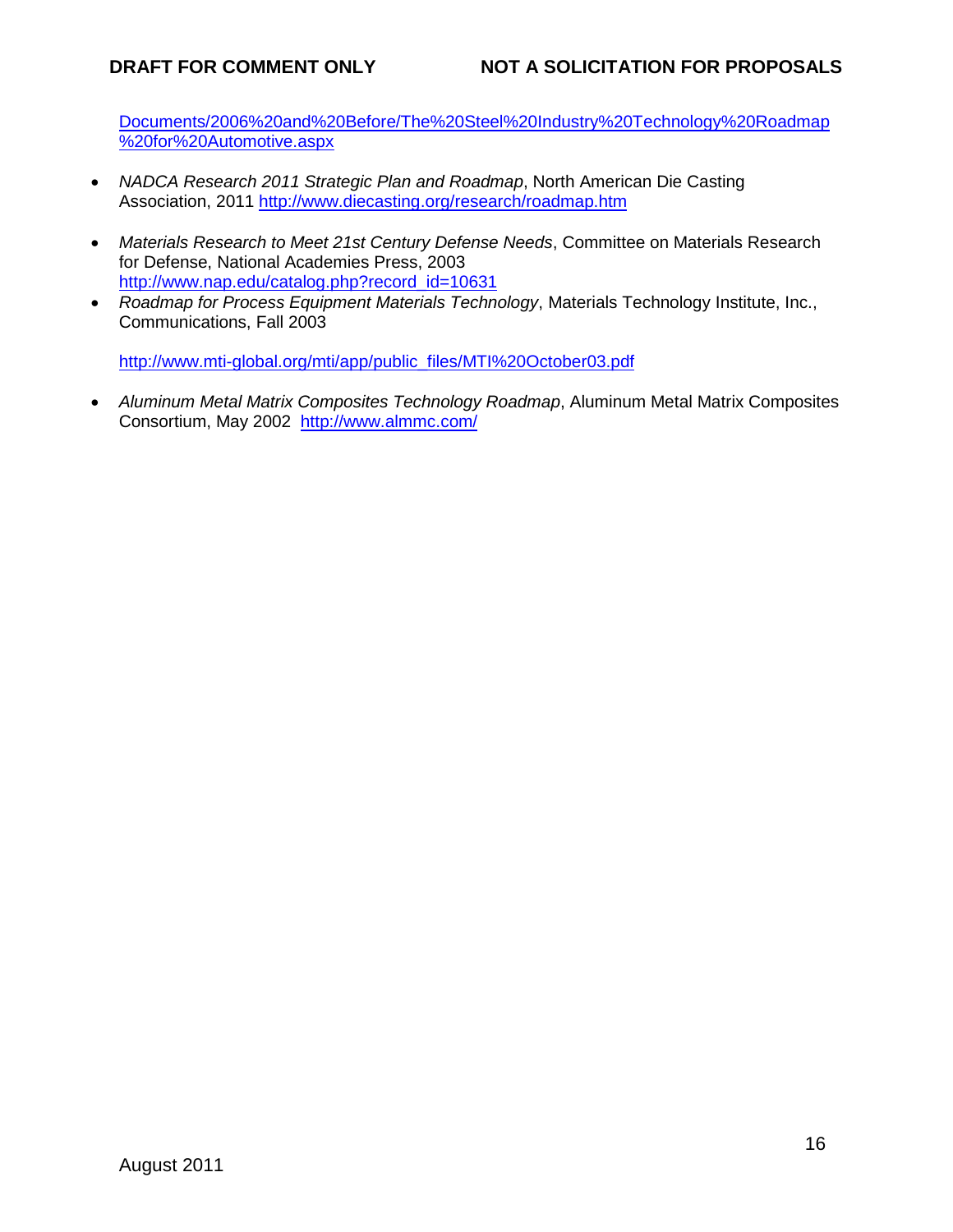# **Appendix 2: List of Supporting White Papers Submitted to TIP**

- *[A New Generation of Thermal Insulation by Affordable Manufacturing](http://www.nist.gov/tip/wp/pswp/upload/59_a_new_generation_of_thermal_insulation.pdf)*, Industrial Science and Technology Network : Discusses the need for manufacturing processes capable of making nanopore material at prices and volumes that would make it available for home insulation.
- *[A Solution for Manufacturing High Volume Precision Micro Scale Components](http://www.nist.gov/tip/wp/pswp/upload/225_a_solution_for_manufacturing_high_volume_precision.pdf)*, Rockford Engineering Associates, LLC (REALLCo): Discusses the challenges in developing new machining processes for micro scale components.
- *[A Solution for the Critical Technical and Manufacturing Challenges Facing the Wind Power](http://www.nist.gov/tip/wp/pswp/upload/13_a_solution_for_critical_technical_manufacturing_wind_power.pdf)  [Industry](http://www.nist.gov/tip/wp/pswp/upload/13_a_solution_for_critical_technical_manufacturing_wind_power.pdf)*, Rockford Engineering Associates, LLC (REALLCo): Discusses the problems the US is encountering in machine tools for the wind industry and the reliability issues relating to the failure rate of the large bearings in the generators. The paper advocates the industry switching from rotary table design to a fluid bearing design which will require far more precise machine tools such as vertical turning lathes.
- *A Systematic Platform for Unifying and Defining Nanoscience: An Enabling Framework for Defining Risk and Benefit Boundaries*, Central Michigan University: Discusses the development of a system for defining the characteristics of nanoscale particles.
- *[Accelerating the Development and Scale Up of Energy Efficient, Clean Manufacturing Process](http://www.nist.gov/tip/wp/pswp/upload/253_accelerating_the_development_scaleup_of_energy.pdf)  [Technologies](http://www.nist.gov/tip/wp/pswp/upload/253_accelerating_the_development_scaleup_of_energy.pdf)*, Advanced Electron Beams: Discusses the need to maintain U.S. competitiveness in manufacturing while managing the impact on the environment, and how this need is currently hindered by a lack of adequate process technology, novel energy sources, and industrial chemistries.
- *[Accelerating United States Automotive Manufacturing Innovation](http://www.nist.gov/tip/wp/pswp/upload/98_accelerating_us_automotive_manufacturing_innovation.pdf)*, Coherix: Discusses the need for agility in automotive manufacturing through dynamic quantitative and comprehensive feedback of actual manufacturing process capability to product engineering function.
- *[Advanced Composites for Flywheels](http://www.nist.gov/tip/wp/pswp/upload/187_advanced_composites_for_flywheels.pdf)*, Nanotech Plus, LLC: Discusses the need for new manufacturing processes for composites to address the problem of integrating multiple composites in large flywheel manufacture for energy storage applications.
- *Advanced Nanotechnology Research & Development into Nanomanufacturing for Commercialization*, AeonClad Coatings, LLC: Discusses the challenges of process control in nanomanufacturing and need for research in this area.
- *Advanced Processing Technology in Composite Material Manufacturing*, Rockford Area Ventures/EIGER Lab and Ingersoll Machine Tools: Discusses the need to "break the bottleneck in the cost and predictability of composite material manufacturing" (p.1); the paper also states that this could enable more widespread use of composite materials to reduce energy consumption.
- *[Advancement of Versatile Waterjet Technology to Rebuild Competitiveness in Manufacturing](http://www.nist.gov/tip/wp/pswp/upload/70_advancement_of_versatile_waterjet_technology_to_rebuild.pdf)  [Technology](http://www.nist.gov/tip/wp/pswp/upload/70_advancement_of_versatile_waterjet_technology_to_rebuild.pdf)*, OMAX Corporation/FLOW International Corporation: Discusses the need for the next generation of waterjet technology for improved manufacturing processes.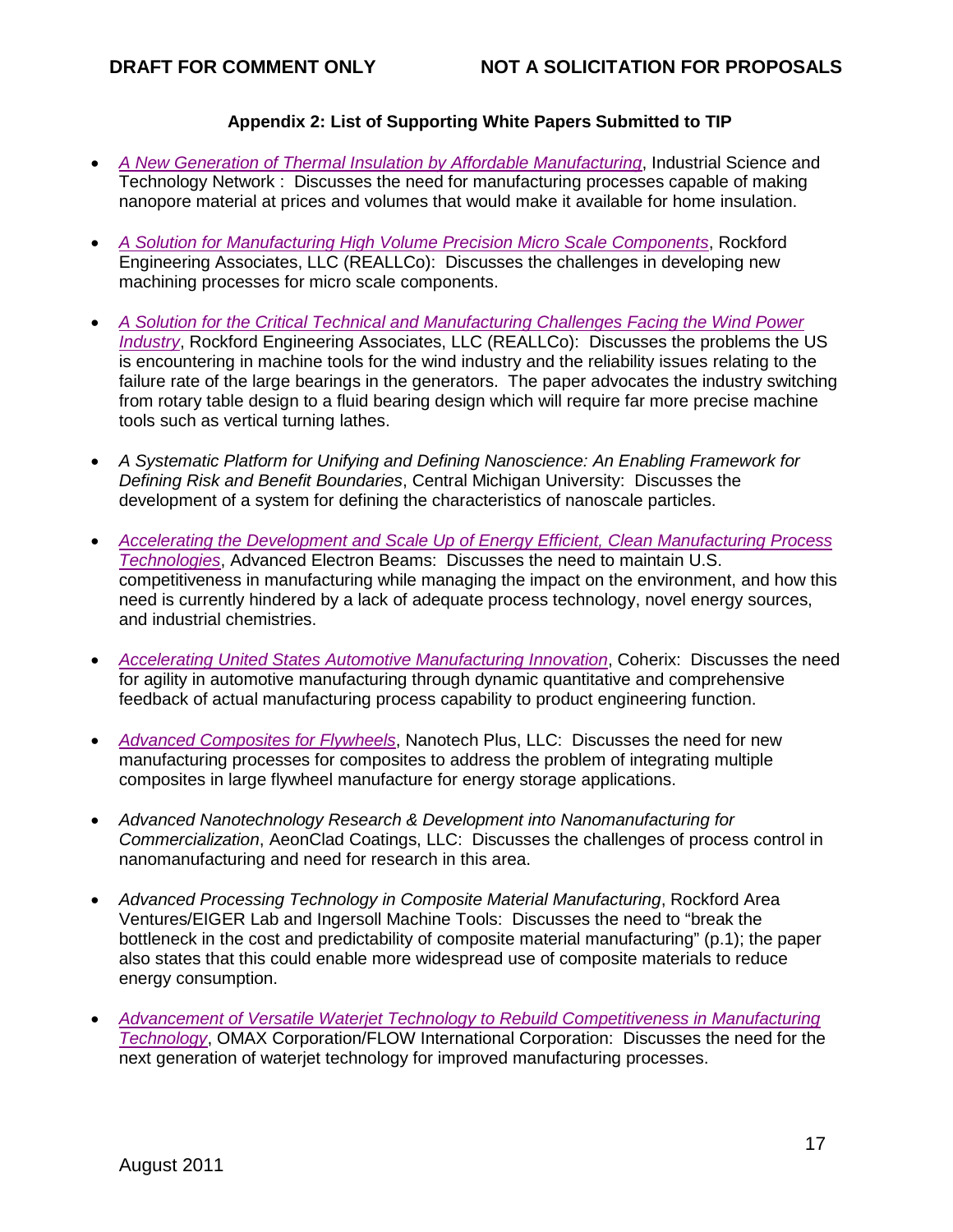- *Affordable Fabrication Methods Development for Lightweight Components Manufactured from Low Cost Titanium Powders*, Boeing: Discusses the availability of lower cost titanium powder but the lack of manufacturing processes to take advantage of those low cost powders and use them effectively for wide-spread adoption of this material.
- *[Arrayed Microchannel Manufacturing: Enabling a New Efficiency Paradigm](http://www.nist.gov/tip/wp/pswp/upload/215_arrayed_microchannel_manufacturing_enabling2.pdf)* in the Chemical and Energy Industries Green Columbus: Discusses the challenges in the development of microchannel process technology.
- *[Chemical Imaging for Better Healthcare,](http://www.nist.gov/tip/wp/pswp/upload/196_chemical_imaging_for_better_healthcare.pdf)* Infrasign, LLC: Discusses the FDA's Process Analytical Technology (PAT) initiative for cost effective pharmaceutical manufacturing, the state-of the art in pharmaceutical detection techniques and the technical challenges and need for innovative sensing imaging technologies.
- *[Commercial Value of Used Nuclear Fuel Reprocessed with Elements Separated, Purified and](http://www.nist.gov/tip/wp/pswp/upload/164_commercial_value_used_nuclear_fuel_reprocessed.pdf)  [Reduced to Metals](http://www.nist.gov/tip/wp/pswp/upload/164_commercial_value_used_nuclear_fuel_reprocessed.pdf)*, Mr. Edwin D. Sayre, Independent Engineer: Discusses the challenges in developing new technologies to reprocess used nuclear fuel and recycle valuable metals.
- *Computational Analytical Micromechanics of Composites and Nanocomposites. New Background and Perspective*, Micromechanics & Composites LLC: Discusses the need for new tools for predictive modeling about material properties in a variety of scales.
- *[Cooperative Research on the Metal Oxide Magnetic Nanoparticles](http://www.nist.gov/tip/wp/pswp/upload/226_cooperative_research_on_metal_oxide_magnetic_nanoparticles.pdf)*, University of New Hampshire: Discusses the need for new research on metal oxide magnetic nanoparticles including the processes to manufacture those particles.
- *[Critical Nanotechnology Needs in the Forest Products Industry](http://www.nist.gov/tip/wp/pswp/upload/176_critical_nanotechnology_needs_in_forest_products_industry.pdf)*, Agenda 2020 Technology Alliance / American Forest & Paper Association: Discusses the challenges and advantages of incorporating wood-based materials into nanocomposites.
- *Design and Fabrication of Optical Metamaterial Films with Large Physical Area for Biomedical Applications.* The University of Texas-Austin: Discusses the challenges of developing and manufacturing new classes of optical films for healthcare applications.
- *[Developing Manufacturing Innovations Needed to Achieve Solar Photovoltaic Grid Parity](http://www.nist.gov/tip/wp/pswp/upload/138_developing_manufacturing_innovations_needed_to_achieve.pdf)*, 1366 Technologies, Inc.: Discusses the challenges of developing new manufacturing processes needed to manufacture photovoltaic wafers.
- *[Distributed Storage-Generation Grid](http://www.nist.gov/tip/wp/pswp/upload/16_distributed_storage_generation_grid.pdf)*, Richard E. Smalley Institute for Nanoscale Science and Technology at Rice University: Discusses development and application of the Distributed Storage-Generation Grid as a means to meet the demand for affordable energy.
- *[Engineering Quantum Engineering: Manipulating atoms and molecules for practical](http://www.nist.gov/tip/wp/pswp/upload/77_engineering_quantum_engineering_manipulating_atoms.pdf)  [applications,](http://www.nist.gov/tip/wp/pswp/upload/77_engineering_quantum_engineering_manipulating_atoms.pdf)* Seize Particles Research Center, Inc.: Discusses the need for tools and techniques to manipulate atoms and molecules.
- *Energy harvesting technologies based on advanced materials*, University of Wisconsin-Madison: Discusses the need to control properties of advanced materials to improve the material's effectiveness in energy harvesting applications.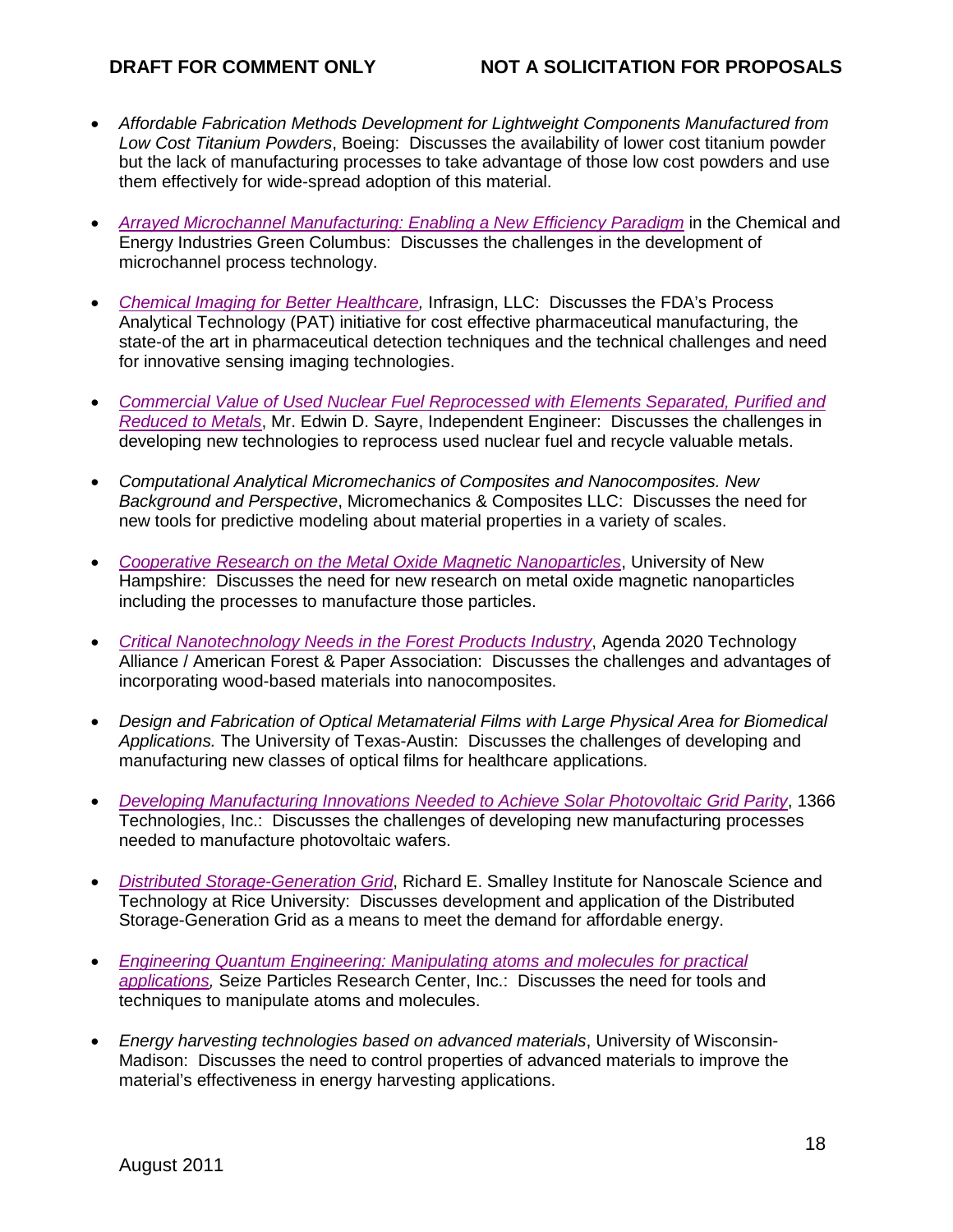- *Green Engineered Materials (GEM) Objectives and Focus,* University of Delaware: Discusses the need for new processes in the manufacture of advanced bio-based materials.
- *High Efficiency and Low-Emissions Combustion Technology for Manufacturing Industries*, University of Michigan: Discusses energy efficient and low-emissions combustion technologies for manufacturing industries which could provide at least a 50% improvement in energy efficiency and reduce pollutant formation in high temperature industrial heating processes.
- *The High Impact of Green And Sustainable Construction Materials*, CCS Materials, Inc.: Discusses the need for "designer materials" (p.6) and "understanding… structure / property relationships that operate across broad classes of materials" (p.6); the goal would be next generation materials and manufacturing processes for the construction industry.
- *[High Performance Rare Earth Permanent Magnets for Advanced Motors and Alternative](http://www.nist.gov/tip/wp/pswp/upload/252_high_performance_rare_earth_permanent_magnets.pdf)  [Energy Applications](http://www.nist.gov/tip/wp/pswp/upload/252_high_performance_rare_earth_permanent_magnets.pdf)*, Electron Energy Corporation: Discusses the potential for permanent magnets as an enabling material for use in motors, wind power generation, nuclear reactors, and other alternative energy sources.
- *[High-performance Si-based Optoelectronic Materials for National Security and Economic](http://www.nist.gov/tip/wp/pswp/upload/190_high_performance_si_based_optoelectronic_materials2.pdf)  Development*, **EPIR Technologies, Inc.: Discusses the need for perfecting techniques to grow** high-quality optoelectronic materials on pure silicon.
- *Improvement of Vital Measurement Capabilities for Manufacturers and Compliance*, X-Ray Optical Systems, Inc.: Discusses the need to develop a new generation of measurement systems to support the manufacturing process in identifying and reducing toxins in processes and products.
- *[Innovative Decision-Making Technology for Sustainable Competitiveness of US Productive](http://www.nist.gov/tip/wp/pswp/upload/217_innovative_decision_making_technology_for_sustainable.pdf)  [Enterprises](http://www.nist.gov/tip/wp/pswp/upload/217_innovative_decision_making_technology_for_sustainable.pdf)*, GME International Corp.: Discusses the need for better simulation of machine tool condition to enhance process control.
- *[Intelligent and Integrated Manufacturing Systems](http://www.nist.gov/tip/wp/pswp/upload/6_intelligent_integrated_manufacturing_systems.pdf)*, Integrated Manufacturing Technology Initiative, Inc.
- *[Knowledge Discovery and Analysis in Manufacturing,](http://www.nist.gov/tip/wp/pswp/upload/207_knowledge_discovery_analysis_in_manufacturing.pdf)* Marguette University: Discusses the need for new quality and reliability techniques in manufacturing.
- *Low-Cost Manufacturing Technology for Transforming Nanotechnology into Energy Applications*, University of California, Berkeley: Discusses the need for new manufacturing technology to transform basic research in nanotechnology into commercial products for energy applications especially the development of flexible, low-cost, scalable, printable manufacturing of nano material-based devices, such as roll to roll processing.
- *Maintaining A Viable Defense Industrial Base*, National Defense Industrial Association: Discusses the need to develop and implement new manufacturing process technology to enable new product development and promote greater productivity.
- *Manufacturing of Nanomaterials by CVD-FBR (Fluidized Bed Reactor) Process,* SRI International: Discusses the need for new manufacturing processes for nanomaterials for solid-state lighting applications.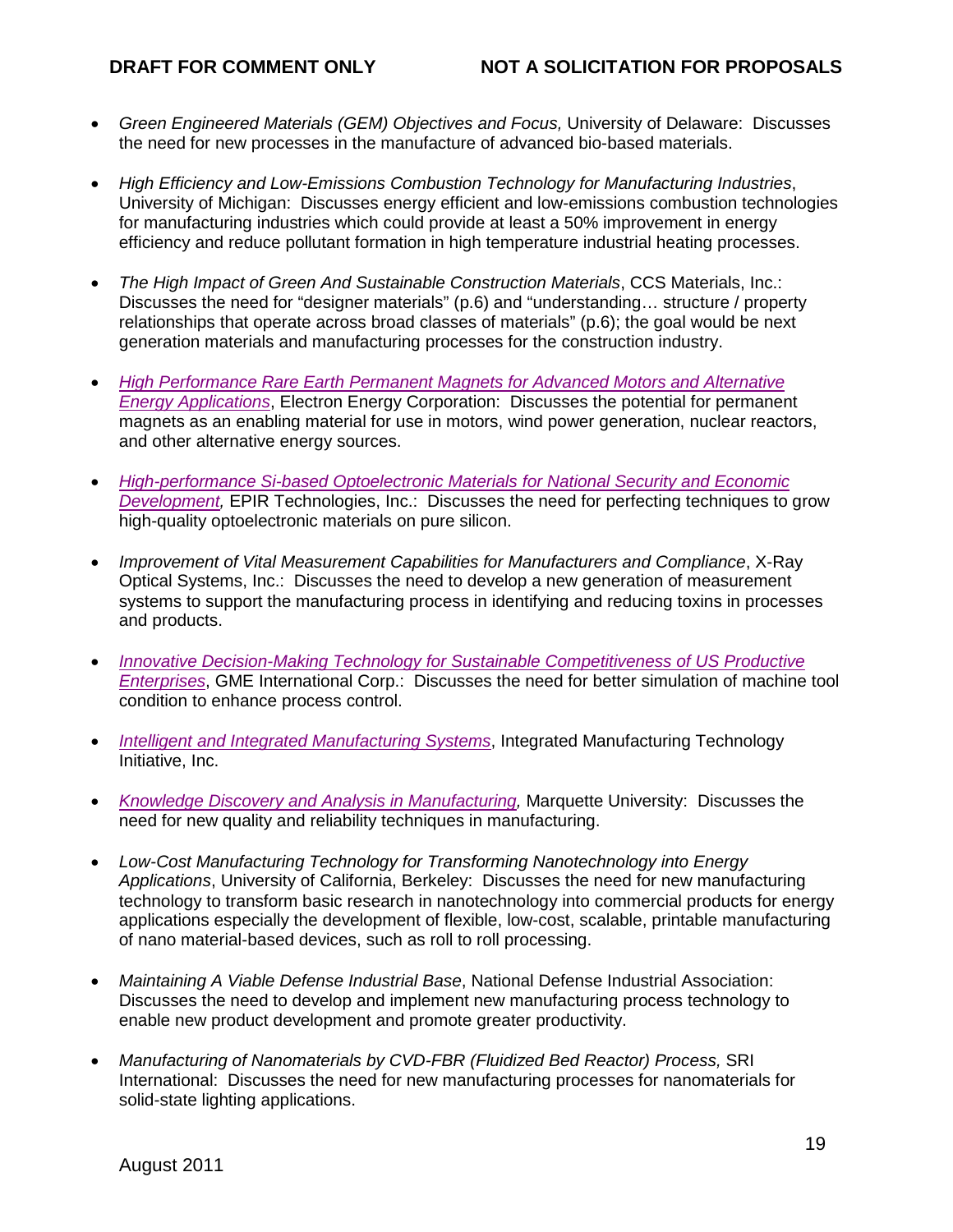- *Nanomanufacturing Processes [Using Mechanosynthesis Applications](http://www.nist.gov/tip/wp/pswp/upload/250_nanomanufacturing_processes_using_mechanosynthesis2.pdf)*, NanoSource, Inc.: Discusses novel techniques for scalable manufacturing of carbon nanotubes.
- *[Nanomanufacturing: The Missing Link Between Discovery and Products,](http://www.nist.gov/tip/wp/pswp/upload/106_nanomanufacturing_missing_link_between_discovery_products.pdf)* Liquidia Technologies: Discusses the need to address the challenges of manufacturing nanomaterials and of incorporating those materials into products especially organic nanomaterials.
- [Nanomaterials/Nanotechnology: Carbon Based Electronics Infrastructure](http://www.nist.gov/tip/wp/pswp/upload/213_nanomaterials_nanotechnology_carbon_based_electronics.pdf), Nantero, Inc.: Discusses the challenges in developing carbon based electronics manufacturing infrastructure.
- *[Nanomaterials/Nanotechnology: Nanoelectronics to improve energy efficiency](http://www.nist.gov/tip/wp/pswp/upload/228_nanomaterials_nanotechnology_nanoelectronics.pdf)*, Everspin Technologies: Discusses the need for new processes in nanomaterials manufacturing for electronics applications.
- *[National Nanomanufacturing Testbed Program: Integrated Hierarchical Nanomanufacturing,](http://www.nist.gov/tip/wp/pswp/upload/200_national_nanomanufacturing.pdf)*  University of Massachusetts at Amherst: Discusses the challenges of developing nanomanufacturing processes and the need for research on specific issues enabling nanomanufacturing.
- *[New Approaches Toward Making Thin Film Solar Cells Cost Competitive](http://www.nist.gov/tip/wp/pswp/upload/43_new_approaches_toward_making_thin_film_solar_cells.pdf)*, AccuStrata, Inc.: Discusses the problem of process control for thin film deposition in solar cell manufacturing. The need for a very high degree of uniformity creates significant demands on the control of the process. Discusses the costs of lack of sufficient process controls and the need for improved, lower cost solar cells.
- *Next Generation Bioprocessing*: Univ. of Maryland/Baltimore County: Discusses biomanufacturing technologies state of the art and need for technologies.
- *[Precision Additive Manufacturing of Medical Device](http://www.nist.gov/tip/wp/pswp/upload/129_precision_additive_manufacturing_of_medical_device.pdf)*, The POM Group, Inc: Discusses the research challenges of applying precision engineering (e.g. direct metal deposition and laser ablation), custom design techniques, and tailoring coating properties to develop and manufacture patient specific medical implants.
- *[Product-Use Prerequisites, Advanced Product Finishing](http://www.nist.gov/tip/wp/pswp/upload/205_product_use_prerequisites_advanced_product_finishing2.pdf)*, Ms. Barbara E. Williams: Discusses the need for new finishing processes.
- *[PVC Film Replacement](http://www.nist.gov/tip/wp/pswp/upload/100_pvc_film_replacement.pdf)*, Unileaf: Discusses the need for an advanced material to replace PVC film in a variety of industrial applications.
- *Reduce Energy Intensity and Demand, CO2 and GHG Emissions in Glassmaking Through Formula Changes*, Glass Manufacturing Industry Council: Discusses the potential to reduce energy usage and emissions in the glassmaking industry through changes in processing.
- *[Reduction of CO2 emissions by more efficient cement production](http://www.nist.gov/tip/wp/pswp/upload/113_reduction_of_co2_emissions_by_more_effieicient_cement.pdf)*, FEI Company: Discusses the challenges in the development of more efficient chemical processing for cement production.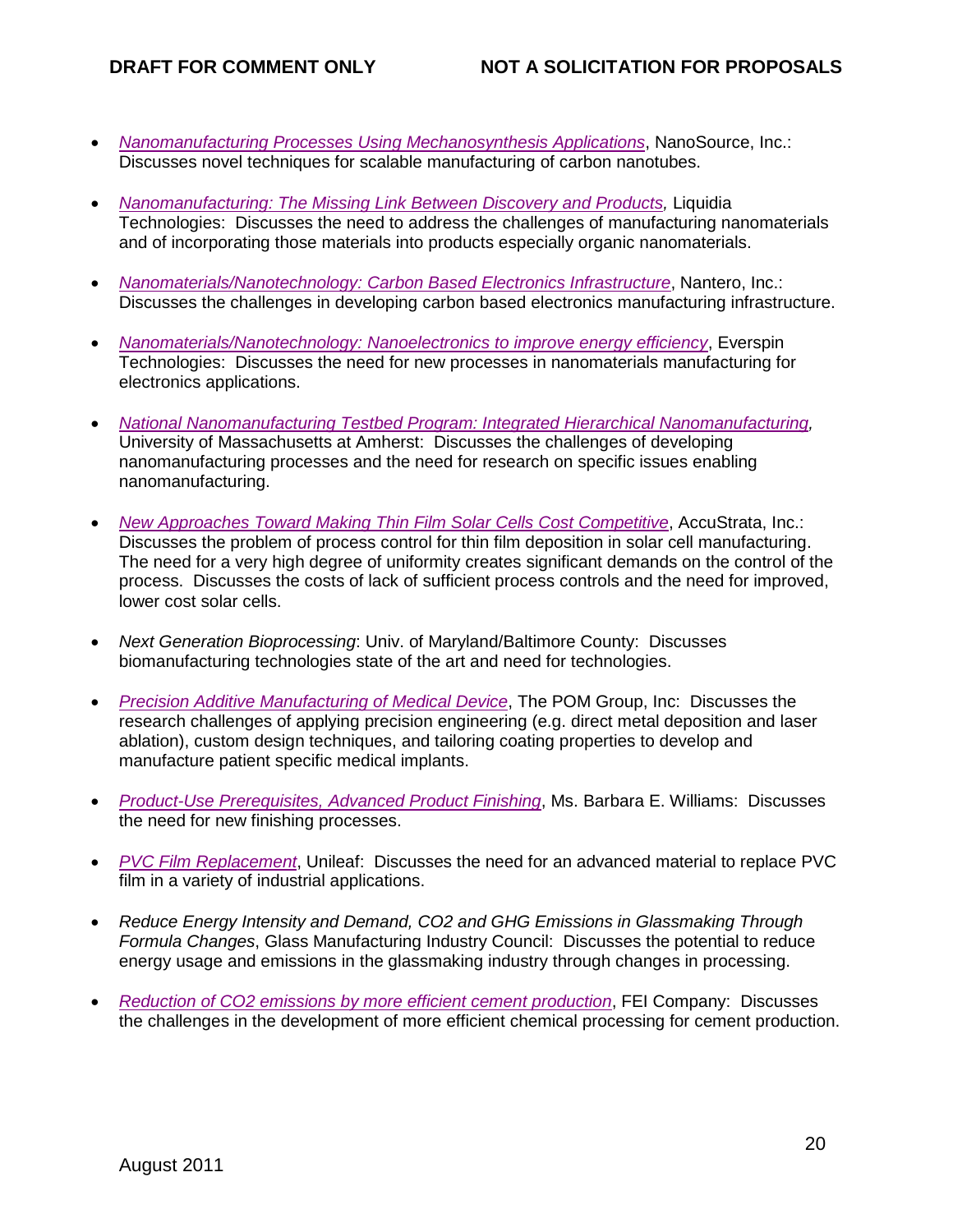- *[Scalable Architecture for Nanotechnology](http://www.nist.gov/tip/wp/pswp/upload/167_scalable_architecture_for_nanotechnology.pdf)*, Imiplex LLC: Discusses the need to develop the techniques and processes to ability to control the structural and functional properties of materials at the nanoscale level.
- *The Need in Industry for a Rapid and Effective Process Characterization Capability, Atodyne* Technologies LLC: Discusses the need for tools to characterize the operating range of processes to improve the conversion of raw materials into higher value materials; the paper discusses the fact that the lack of "optimized production processes …makes it very difficult to bring new relatively high volume materials to the marketplace".
- *[The Need Research and Development in Manufacturing and Metrology,](http://www.nist.gov/tip/wp/pswp/upload/172_the_need_research_development_in_manufacturing.pdf) University of North* Carolina at Charlotte: Discusses the need to develop new manufacturing processes including tools and techniques to support those processes enabling higher precision in and integration of technologies across all scales – nano, micro, and meso.
- *A 21st [Century approach to polymer production, and its](http://www.nist.gov/tip/wp/pswp/upload/37_a_twenty_first_century_approach_to_polymer.pdf) impact on energy, environment, and [jobs](http://www.nist.gov/tip/wp/pswp/upload/37_a_twenty_first_century_approach_to_polymer.pdf)*, Tulane University: Discusses the need for developing manufacturing processes that use "online monitoring and control of polymerization reactions based on fundamental physical and chemical paradigms" (p.2).
- *[Twenty First Century Practices: Processing and Repair of Composites, Adhesives, & Sealants,](http://www.nist.gov/tip/wp/pswp/upload/44_twenty_first_century_practices.pdf)*  AvPro, Inc.: Discusses the need for transformative processes in manufacturing of smart materials and composites.
- *Ultracapacitors Based on Novel Electrode Materials*, **TRI/Princeton University: Discusses the** need to develop new advanced materials to support the development of ultracapacitors for energy storage.
- *Ultrathin-Film Optical Characterization*, Brewer Science, Inc: Discusses the need to develop an optical modeling tool for material characterization and simulation for manufacturing processes.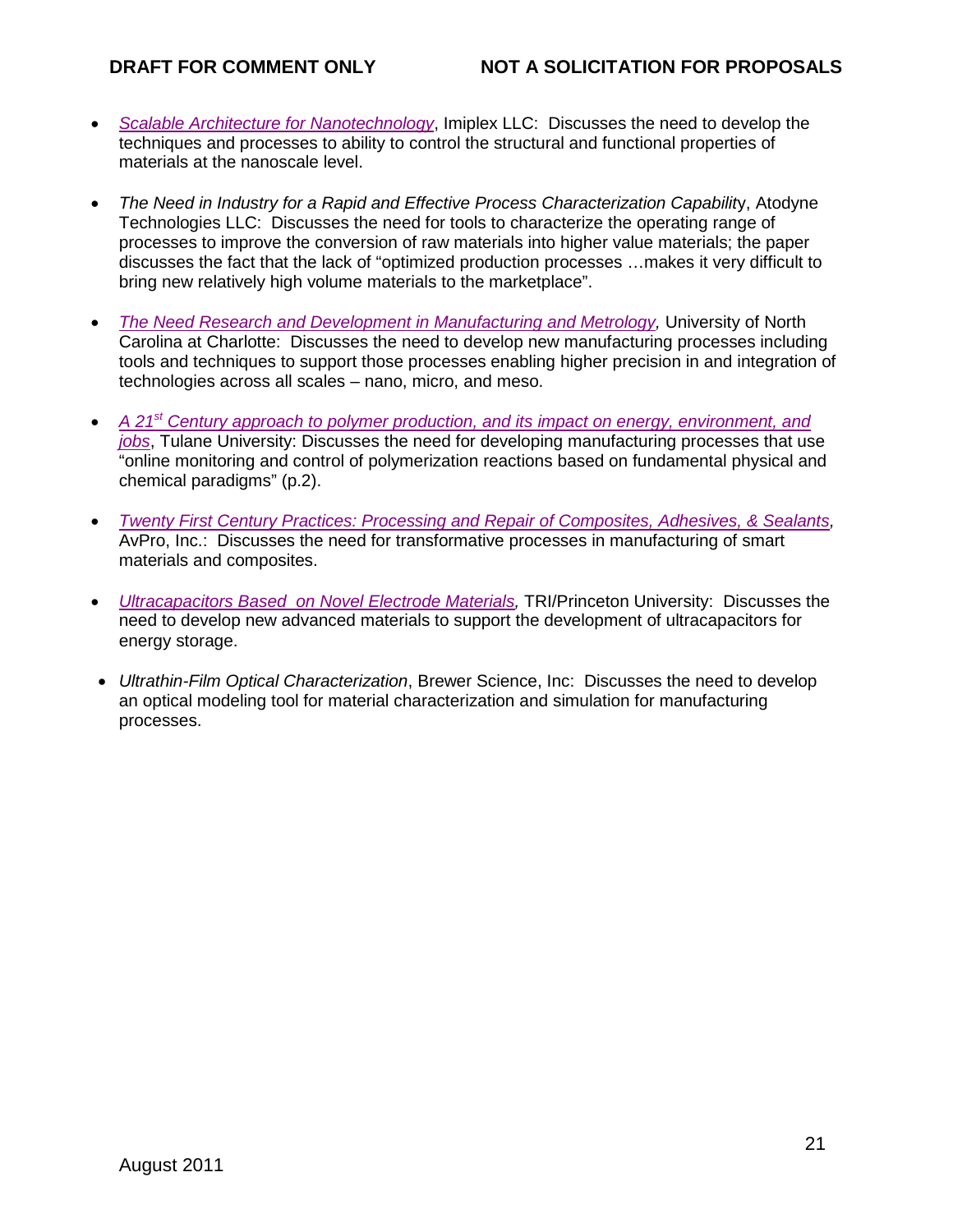$\overline{a}$ 

# **BIBLIOGRAPHY**

- <sup>1</sup> Gregory Tassey, *Rationales and Mechanisms for Revitalizing U.S. Manufacturing R&D Strategies*, 2009. [http://www.usinnovation.org/files/RevitalizingUSManufacturingR&DStrategiesbyGTassey](http://www.nist.gov/nist-exit-script.cfm?url=http://www.usinnovation.org/files/RevitalizingUSManufacturingR&DStrategiesbyGTassey1209.pdf) [1209.pdf](http://www.nist.gov/nist-exit-script.cfm?url=http://www.usinnovation.org/files/RevitalizingUSManufacturingR&DStrategiesbyGTassey1209.pdf) <sup>2</sup> Integrated Computational Materials Engineering: A Transformational Discipline for *Improved Competitiveness and National Security,* p. 1, Committee on Integrated Computational Materials Engineering, National Research Council, 2008. [http://www.nap.edu/catalog.php?record\\_id=12199](http://www.nist.gov/nist-exit-script.cfm?url=http://www.nap.edu/catalog.php?record_id=12199) <sup>3</sup> J. Rödel et al, *Development of a Roadmap for Advanced Ceramics: 2010-2025,* Journal <sup>4</sup> Global Roadmap for Ceramic and Glass Technology. Edited by S. Freiman. Wiley & Sons, Hoboken, NJ, 2007. [http://books.google.com/books?id=jm9hGqECbXcC&pg=PA1&dq=Global+Roadmap+Ce](http://books.google.com/books?id=jm9hGqECbXcC&pg=PA1&dq=Global+Roadmap+Ceramic+Glass+Technology&hl=en&ei=wEhtTYewHsOclgeDqOG9BA&sa=X&oi=book_result&ct=result&resnum=1&ved=0CDIQ6AEwAA#v=onepage&q=Global%20Roadmap%20Ceramic%20Glass%20Technology&f=false) [ramic+Glass+Technology&hl=en&ei=wEhtTYewHsOclgeDqOG9BA&sa=X&oi=book\\_res](http://books.google.com/books?id=jm9hGqECbXcC&pg=PA1&dq=Global+Roadmap+Ceramic+Glass+Technology&hl=en&ei=wEhtTYewHsOclgeDqOG9BA&sa=X&oi=book_result&ct=result&resnum=1&ved=0CDIQ6AEwAA#v=onepage&q=Global%20Roadmap%20Ceramic%20Glass%20Technology&f=false) [ult&ct=result&resnum=1&ved=0CDIQ6AEwAA#v=onepage&q=Global%20Roadmap%20](http://books.google.com/books?id=jm9hGqECbXcC&pg=PA1&dq=Global+Roadmap+Ceramic+Glass+Technology&hl=en&ei=wEhtTYewHsOclgeDqOG9BA&sa=X&oi=book_result&ct=result&resnum=1&ved=0CDIQ6AEwAA#v=onepage&q=Global%20Roadmap%20Ceramic%20Glass%20Technology&f=false) [Ceramic%20Glass%20Technology&f=false](http://books.google.com/books?id=jm9hGqECbXcC&pg=PA1&dq=Global+Roadmap+Ceramic+Glass+Technology&hl=en&ei=wEhtTYewHsOclgeDqOG9BA&sa=X&oi=book_result&ct=result&resnum=1&ved=0CDIQ6AEwAA#v=onepage&q=Global%20Roadmap%20Ceramic%20Glass%20Technology&f=false) 5 *Advances in Glasses and Glass-Ceramics*, Frost and Sullivan Technical Insight, 2006, [http://www.frost.com/prod/servlet/report-brochure.pag?id=D03B-01-00-00-00](http://www.nist.gov/nist-exit-script.cfm?url=http://www.frost.com/prod/servlet/report-brochure.pag?id=D03B-01-00-00-00) <sup>6</sup> "World Development Indicators 2010", Chapter 4. The World Bank, April 2010. [http://data.worldbank.org/sites/default/files/wdi-final.pdf](http://www.nist.gov/nist-exit-script.cfm?url=http://data.worldbank.org/sites/default/files/wdi-final.pdf) <sup>7</sup> Statistical Abstract of the United States, 2011, Section 21 Tables 1002, 1003. [http://www.census.gov/prod/2011pubs/11statab/manufact.pdf](http://www.nist.gov/nist-exit-script.cfm?url=http://www.census.gov/prod/2011pubs/11statab/manufact.pdf) <sup>8</sup> Jeff Werling, *The Future of Manufacturing in a Global Economy*, December 2003.<br><sup>9</sup> Joel Benkin and Kathryn Kebe, U.S. Manufacturing Innovation at Pisk, prepared f Joel Popkin and Kathryn Kobe, *U.S. Manufacturing Innovation at Risk*, prepared for the Council of Manufacturing Associations and The Manufacturing Institute, February 2006. [http://www.amtonline.org/article\\_download.cfm?article\\_id=19537&section\\_id=93](http://www.nist.gov/nist-exit-script.cfm?url=http://www.amtonline.org/article_download.cfm?article_id=19537§ion_id=93)<br><sup>10</sup> Nanomaterials. SRI Technology Viewpoints, SRI Consulting, July 2008. <sup>11</sup> New Science for a Secure and Sustainable Energy Future, A Report from the Basic *Energy Sciences Advisory Committee*, U.S. Department of Energy, 2008. <sup>12</sup> *Polymer-Matrix Composites. SBI Technology Viewpoints*, October, 2010. <sup>13</sup> Definition: "*Smart materials* are materials that "remember" configurations and can conform to them when given a specific stimulus. These materials can respond to changes in electricity, heat, or magnetic waves." From NASA website at [http://quest.arc.nasa.gov/aero/virtual/demo/research/youDecide/smartMaterials.html,](http://www.nist.gov/nist-exit-script.cfm?url=http://quest.arc.nasa.gov/aero/virtual/demo/research/youDecide/smartMaterials.html) <sup>14</sup> E. Pirhonen, L. Moimas, and P. Väänänen, *Porous bioactive glass scaffold with high*
- *compressive strength*, European Cells and Materials, Volume 12, Supplement 1, p. 67, 2006.

[http://www.ecmjournal.org/journal/supplements/vol012supp01/pdf/v012supp01a67.pdf](http://www.nist.gov/nist-exit-script.cfm?url=http://www.ecmjournal.org/journal/supplements/vol012supp01/pdf/v012supp01a67.pdf)

- <sup>15</sup> Julian R. Jones, Lisa M. Ehrenfried, and Larry L. Hench, *Optimizing Bioactive Glass Scaffolds for Bone Tissue Engineering*, Biomaterials Volume 27, Issue 7, pp. 964-973, March 2006.<br><sup>16</sup> S. Röker et al, *Novel 3D biomaterials for tissue engineering based on collagen and*
- *macroporous ceramics,* Materialwissenschaft und Werkstofftechnik, Volume 40, Issue 1-2, pp. 54-60, 2009.

[http://www3.interscience.wiley.com/journal/122192169/abstract?CRETRY=1&SRETRY=0](http://www.nist.gov/nist-exit-script.cfm?url=http://www3.interscience.wiley.com/journal/122192169/abstract?CRETRY=1&SRETRY=0)